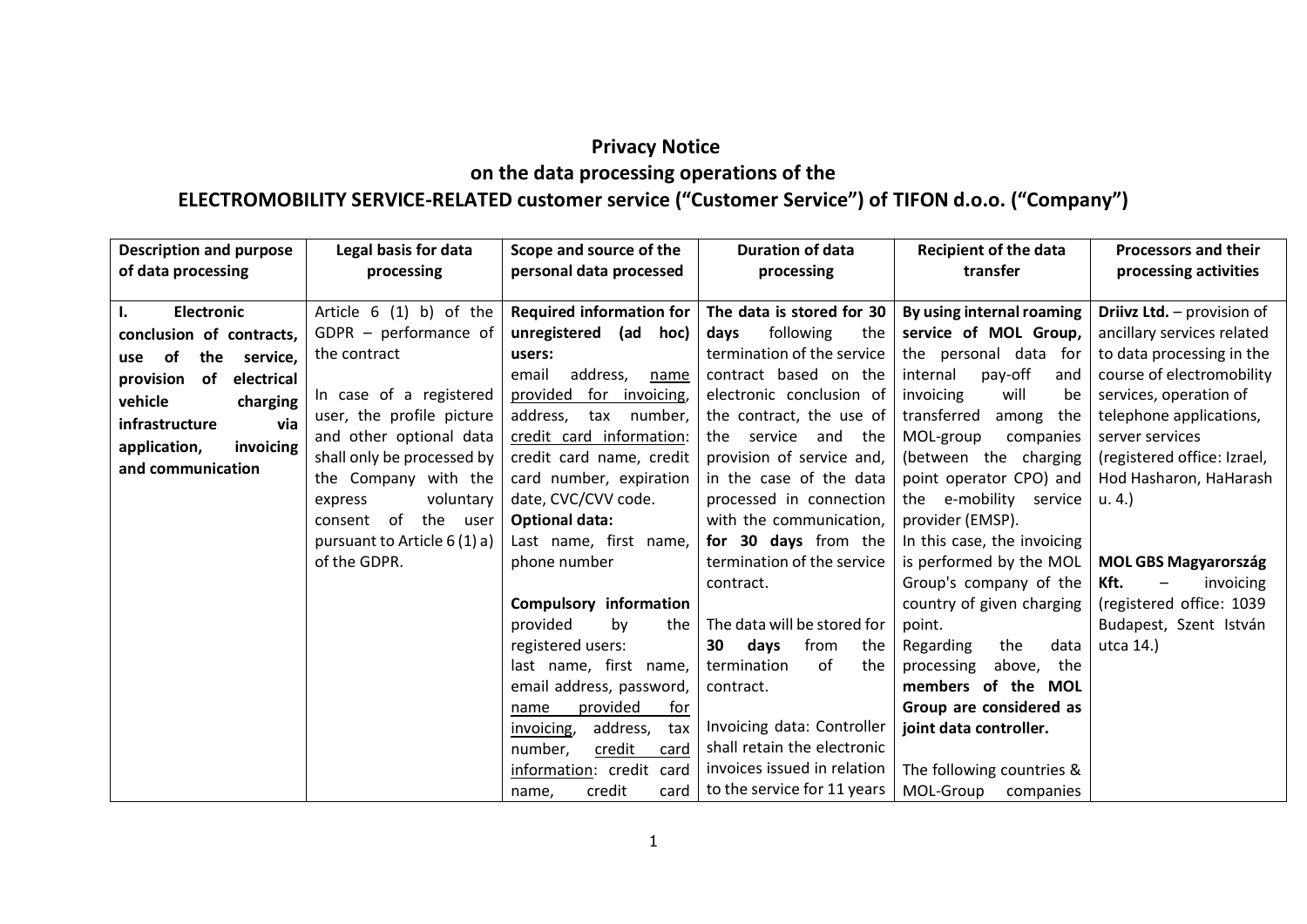| number, expiration date,                  | in accordance with the     | are involved in internal          |
|-------------------------------------------|----------------------------|-----------------------------------|
| CVC/CVV code.                             | 10<br>of<br>Article<br>the | roaming:                          |
|                                           | (OG)<br>Act<br>Accounting  |                                   |
| <b>Optional data:</b>                     | 134/2015,<br>78/2015,      | CZ:                               |
| sex, data of the user's $\vert$ 120/2016, | 116/2018,                  | MOL Česká republika,              |
| vehicle:<br>manufacturer,                 | 42/2020, 47/2020)          | S.T.O.                            |
| the make and year of                      |                            | společnost s ručením              |
| manufacture<br>of the $ $                 | In case of e-roaming, the  | omezeným                          |
| vehicle,                                  | data related to the        | Purkyňova 2121/3                  |
| charging<br>maximum                       | invoicing<br>are<br>stored | 11000 Praha 1                     |
| power, battery capacity,                  | according to the tax &     |                                   |
| consumption data, phone                   | accounting rules of the    | SLO:                              |
| number, profile picture                   | given country of MOL       | MOL Slovenija, trgovsko           |
| fuel consumption data,                    | group's company.           | podjetje d.o.o.                   |
| phone number, profile                     |                            | Druzba<br>omejeno<br>$\mathsf{z}$ |
| picture                                   |                            | odgovornostjo                     |
|                                           |                            | Lendavska ulica 24                |
|                                           |                            | 9000 Murska Sobota                |
|                                           |                            |                                   |
|                                           |                            | RO:                               |
|                                           |                            | MOL Romania Petroleum             |
|                                           |                            | <b>Products SRL</b>               |
|                                           |                            | Societa cu raspundere             |
|                                           |                            | limitata                          |
|                                           |                            | Bd. 21 Decembrie 1989             |
|                                           |                            | 77, et. 1 cam.C.1.1               |
|                                           |                            | 400604 Cluj-Napoca                |
|                                           |                            |                                   |
|                                           |                            | SK:                               |
|                                           |                            | SLOVNAFT a.s.                     |
|                                           |                            | akciová spoločnosť                |
|                                           |                            | Vlčie hrdlo 1                     |
|                                           |                            | 82412 Bratislava                  |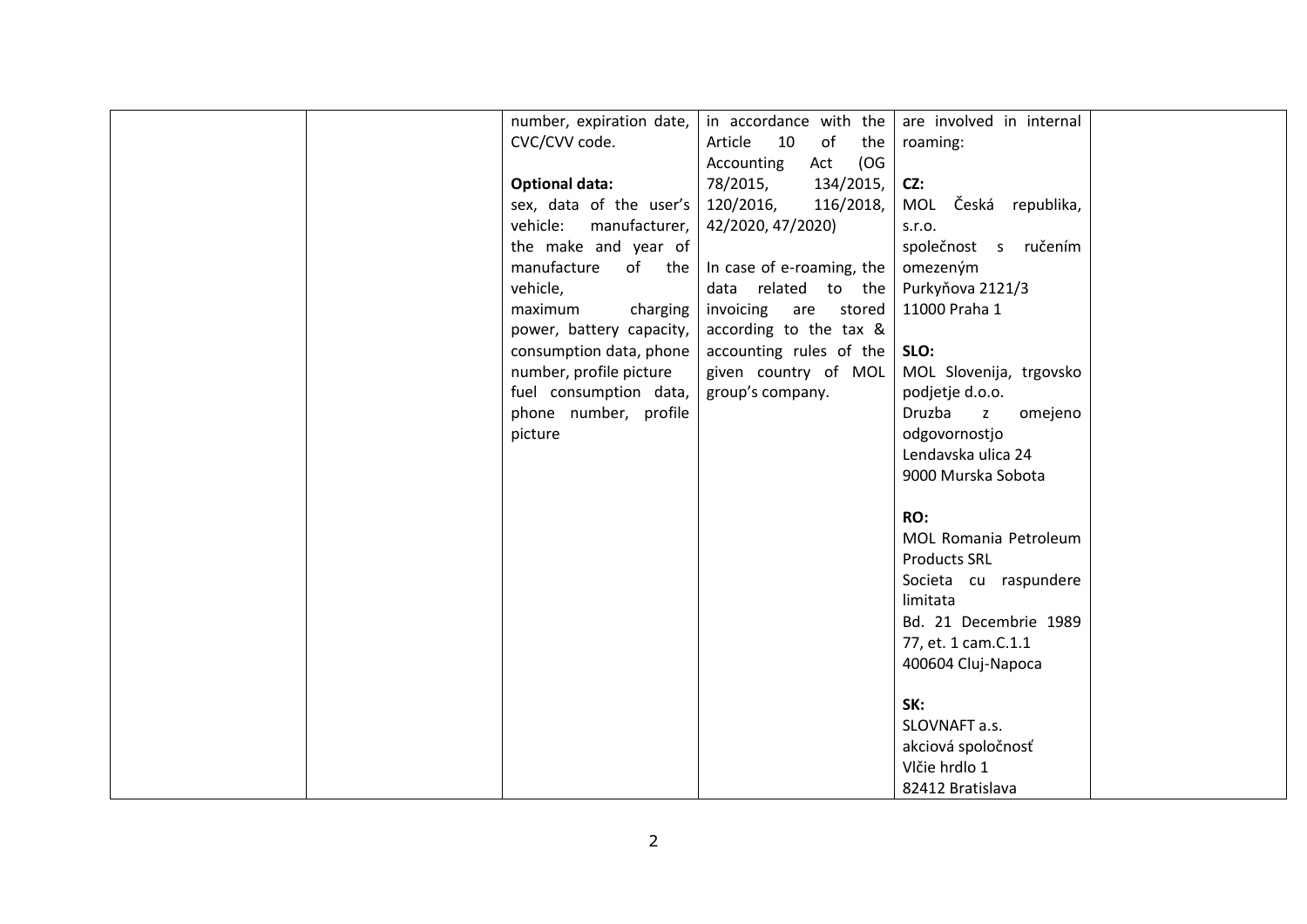|                                                                                                                                                                                                                                                                                                                                               |                                                                           |                                                                                          |                                                                                                                                                                        | <b>HU</b><br>MOL Plc.<br>(registered office: 1117<br>Október<br>Budapest,<br>huszonharmadika u. 18.,<br>phone number: +36-1-<br>881-8111,<br>website:<br>www.molplugee.hu,<br>email<br>address:<br>info@molplugee.hu) |                                                                                                                                                                                                                                                                                                                                                                                   |
|-----------------------------------------------------------------------------------------------------------------------------------------------------------------------------------------------------------------------------------------------------------------------------------------------------------------------------------------------|---------------------------------------------------------------------------|------------------------------------------------------------------------------------------|------------------------------------------------------------------------------------------------------------------------------------------------------------------------|-----------------------------------------------------------------------------------------------------------------------------------------------------------------------------------------------------------------------|-----------------------------------------------------------------------------------------------------------------------------------------------------------------------------------------------------------------------------------------------------------------------------------------------------------------------------------------------------------------------------------|
| Direct marketing,<br>П.<br>customer<br>surveys,<br>satisfaction<br>provision<br>The<br>of<br>a a<br>questionnaire regarding<br>newsletters,<br>electronic<br>advertisements,<br>direct<br>other<br>marketing<br>or<br>marketing<br>content,<br>satisfaction<br>with the<br>service, provided that the<br>User<br>expressed<br>its<br>consent. | Article $6(1)$ a) of the<br>GDPR-voluntary consent<br>by the data subject | First name, last name,<br>email address if provided<br>by the user: sex, phone<br>number | The data will be stored for<br>days<br>from<br>30<br>the<br>of<br>termination<br>the<br>contract and it will be<br>deleted immediately after<br>withdrawal of consent. |                                                                                                                                                                                                                       | <b>MULTICOM Contact Kft</b><br>1121<br>Budapest,<br>Zsigmondy Vilmos utca<br>8/b (providing customer<br>service in the following<br>countries: SLO, RO, SK,<br>CZ, HR<br>Pandant Távfelügyeleti<br>Mérő-ellenőrző<br>és<br>Szolgáltató Kft. performs<br>the customer service<br>tasks and is responsible<br>the<br>direct<br>for<br>communication<br>with<br>customers in Hungary |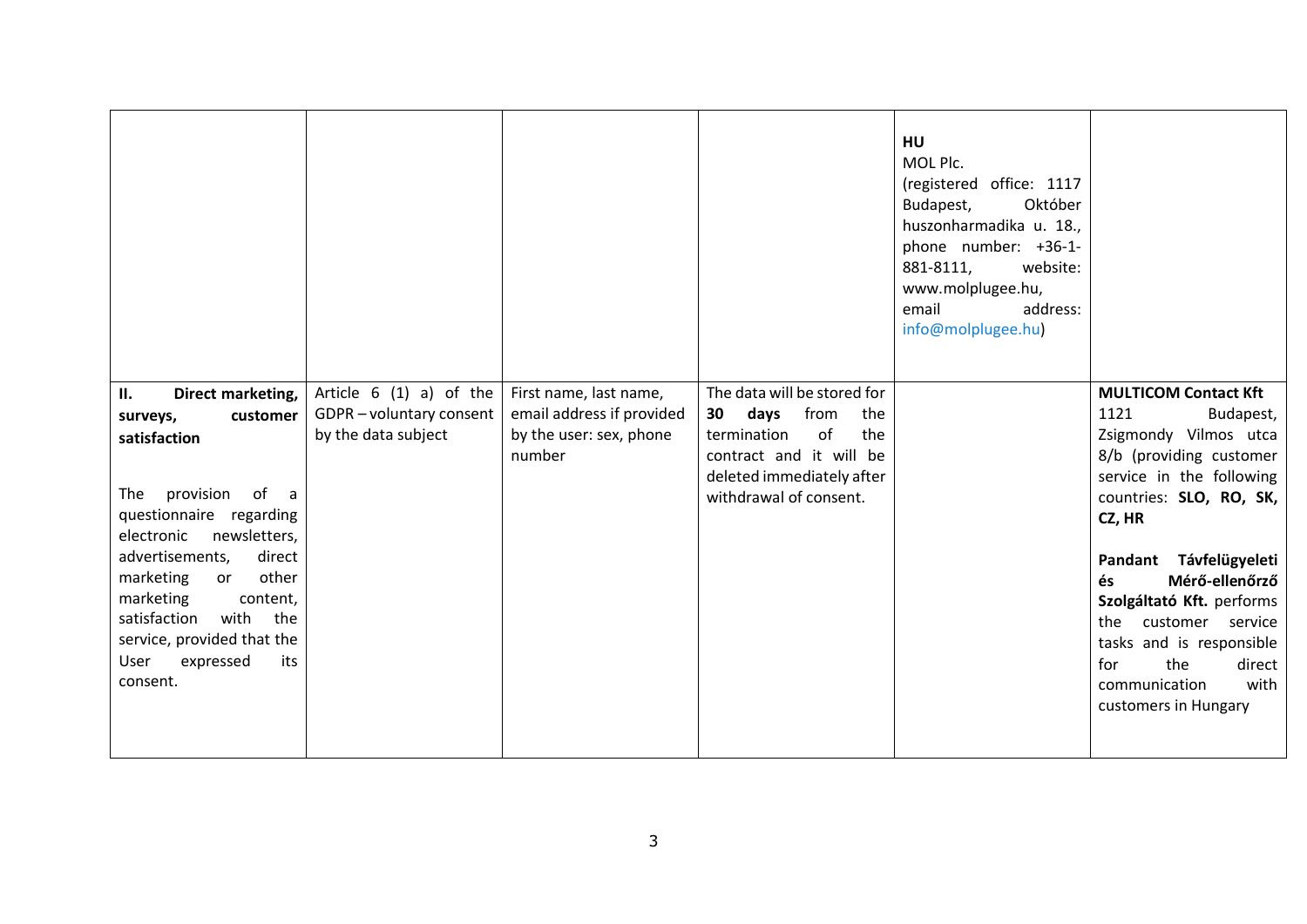| Ш.<br>Developing and<br>expanding the Service<br>based on a summary of<br>statistical data<br>purpose<br>The<br>of<br>the<br>Controller is to increase<br>the quality of the Service<br>on the basis of data<br>voluntarily provided by<br>and subject to the User's<br>explicit consent.                                                                                                                                              | Article $6(1)$ a) of the<br>GDPR-voluntary consent<br>by the data subject                                                                                                                                                                                                                                                                                                                                                                                            | If the user has recorded<br>this information in its user<br>account: user's vehicle<br>type, manufacturer and<br>year of manufacture of<br>the vehicle, maximum<br>charging power, battery<br>capacity<br>and<br>consumption data | The data will be stored for<br>from<br>days<br>30<br>the<br>of<br>the<br>termination<br>contract and it will be<br>deleted immediately after<br>withdrawal of consent. | Driivz Ltd. - provision of<br>ancillary services related<br>to data processing in the<br>course of electromobility<br>services, operation of<br>telephone applications,<br>server services<br>(registered office: Izrael,<br>Hod Hasharon, HaHarash<br>$u. 4.$ )                                                                                                                                                                                                           |
|----------------------------------------------------------------------------------------------------------------------------------------------------------------------------------------------------------------------------------------------------------------------------------------------------------------------------------------------------------------------------------------------------------------------------------------|----------------------------------------------------------------------------------------------------------------------------------------------------------------------------------------------------------------------------------------------------------------------------------------------------------------------------------------------------------------------------------------------------------------------------------------------------------------------|-----------------------------------------------------------------------------------------------------------------------------------------------------------------------------------------------------------------------------------|------------------------------------------------------------------------------------------------------------------------------------------------------------------------|----------------------------------------------------------------------------------------------------------------------------------------------------------------------------------------------------------------------------------------------------------------------------------------------------------------------------------------------------------------------------------------------------------------------------------------------------------------------------|
| Feedback on the<br>IV.<br><b>Service</b><br>In case of Users who<br>have expressly consented<br>to and voluntarily<br>provided their telephone<br>number or e-mail<br>address, the Controller<br>will make a request<br>regarding the Service<br>when there is a negative<br>feedback by the Users.<br>Regarding<br>the<br>data<br>processing<br>above, the<br>members of the MOL<br>Group are considered as<br>joint data controller. | $6(1)(f)$ of the<br>Article<br><b>GDPR</b><br>legitimate<br>of<br>the<br>interest<br>controller<br>The<br>controller's<br>legitimate<br>interest:<br>More effective handling<br>feedbacks<br>of<br>and<br>complaints<br>and<br>ensuring<br>that<br>the<br>necessary information is<br>available where a case<br>cannot<br>be resolved<br>immediately. Increasing<br>the<br>customer<br>satisfaction,<br>thereby<br>retaining customers and<br>gaining new customers. | User name, first name,<br>last name, phone<br>number, e-mail address,<br>content and data of<br>reactions                                                                                                                         | The data will be stored for<br>days<br>30<br>from<br>the<br>of<br>the<br>termination<br>contract.                                                                      | <b>MULTICOM Contact Kft</b><br>1121<br>Budapest,<br>Zsigmondy Vilmos utca<br>8/b) - customer service in<br>the following countries:<br>SLO, RO, SK, CZ, HR<br>Pandant Távfelügyeleti<br>Mérő-ellenőrző<br>és<br>Kft.<br>Szolgáltató<br>customer<br>service<br>administration<br>and<br>complaints handling and<br>performs the customer<br>service tasks; responsible<br>the<br>direct<br>for<br>communication<br>with<br>customers in Hungary<br>(registered office: 1045 |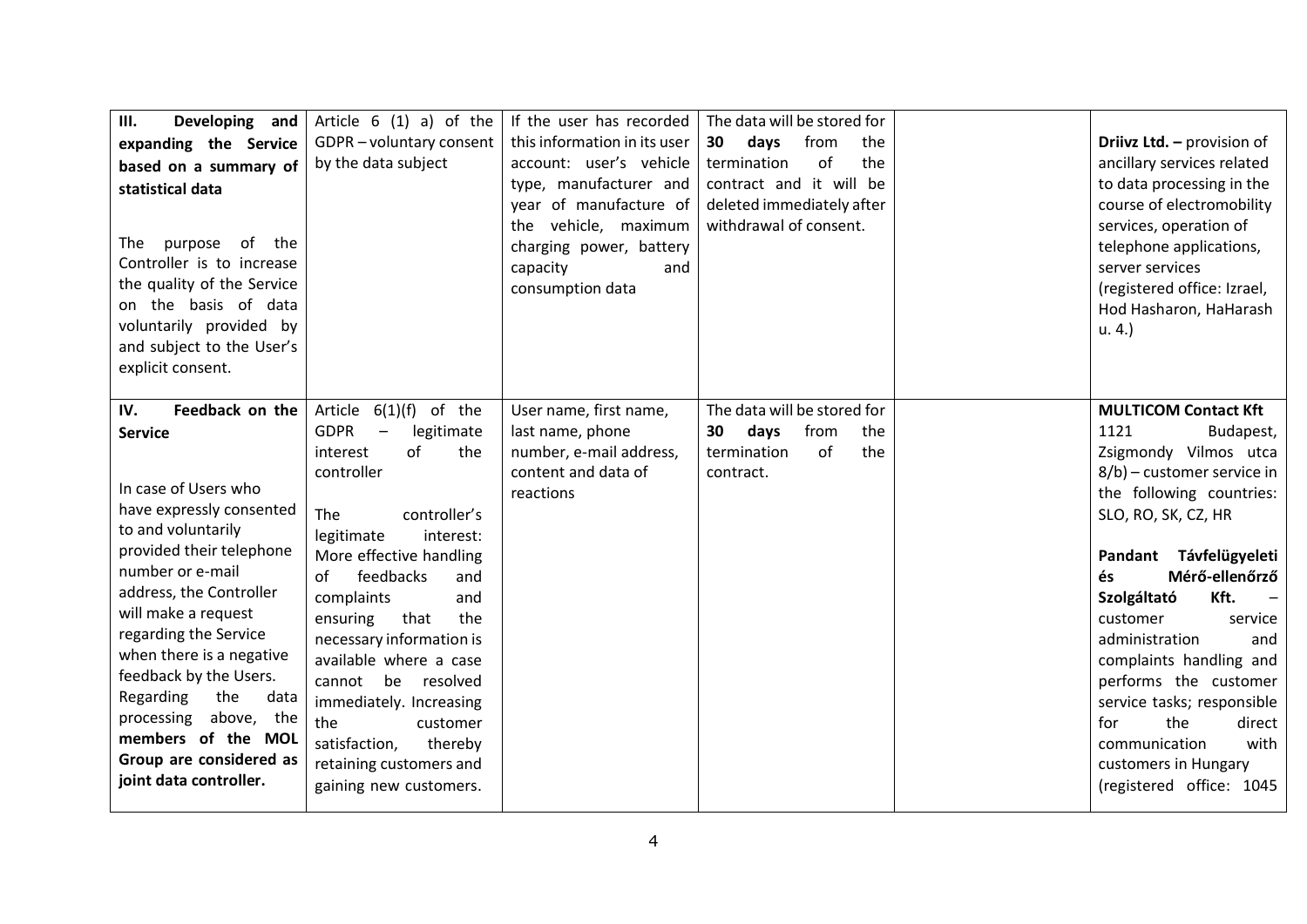|                              | Improving<br>processes                         |                         |                          | Budapest Istvántelki út 8.  |
|------------------------------|------------------------------------------------|-------------------------|--------------------------|-----------------------------|
|                              | through feedback.                              |                         |                          |                             |
|                              |                                                |                         |                          | Pandant may act as data     |
|                              |                                                |                         |                          | processor only if the MOL   |
|                              |                                                |                         |                          | Plugee's registered user    |
|                              |                                                |                         |                          | calls/send e-mail directly  |
|                              |                                                |                         |                          | to this customer service    |
|                              |                                                |                         |                          | of charge point operator    |
|                              |                                                |                         |                          | in Hungary or if the data   |
|                              |                                                |                         |                          | transfer and processing     |
|                              |                                                |                         |                          | between the MULTICOM        |
|                              |                                                |                         |                          | and Pandant as two          |
|                              |                                                |                         |                          | customer services are       |
|                              |                                                |                         |                          | necessary in connection     |
|                              |                                                |                         |                          | with the feedback on the    |
|                              |                                                |                         |                          | service for the registered  |
|                              |                                                |                         |                          | User charging in Hungary.   |
|                              |                                                |                         |                          |                             |
|                              | of the<br>6(1)(f)<br>Article                   | The voice recordings    | The Company retains      | <b>MULTICOM Contact Kft</b> |
| <b>Recording</b><br>of<br>V. | <b>GDPR</b><br>legitimate<br>$\qquad \qquad -$ | of calls received and   | voice recording<br>the   | 1121 Budapest,              |
| telephone conversations      | of<br>the<br>interest                          | initiated through the   | the<br>related<br>and    | Zsigmondy Vilmos utca       |
| with the                     | controller                                     | Customer Service call   | personal data for 5      | $8/b$ ) – customer service  |
|                              |                                                | centre. The recordings  | years<br>pursuant to     | in the following            |
| <b>Company's Customer</b>    | controller's<br>The                            | contain the voices of   | Article 223 of the Civil | countries: SLO, RO, SK,     |
| <b>Service</b>               | legitimate<br>interest:                        | Customers,<br>data      | Obligations Act (OG:     | CZ, HR                      |
|                              | More effective handling                        | subjects not qualifying | 35/2005,<br>41/2008,     |                             |
| Regarding<br>the<br>data     | of<br>reports<br>and                           | customers<br>as         | 125/2011,<br>78/2015,    | Távfelügyeleti<br>Pandant   |
| above,<br>the<br>processing  | complaints<br>and                              | ("Customer") and the    | 29/2018) with regard     | Mérő-ellenőrző<br>és        |
| members of the MOL           | ensuring<br>that<br>the                        | Customer<br>Service     | to the exercise of any   | Kft.<br>Szolgáltató         |
| Group are considered as      | necessary information is                       | employees.              | potential civil<br>law   | customer<br>service         |
| joint data controller.       | available where a case                         |                         | claims of the Company    | administration<br>and       |
|                              | be resolved<br>cannot                          |                         | or to defend against     | complaints handling and     |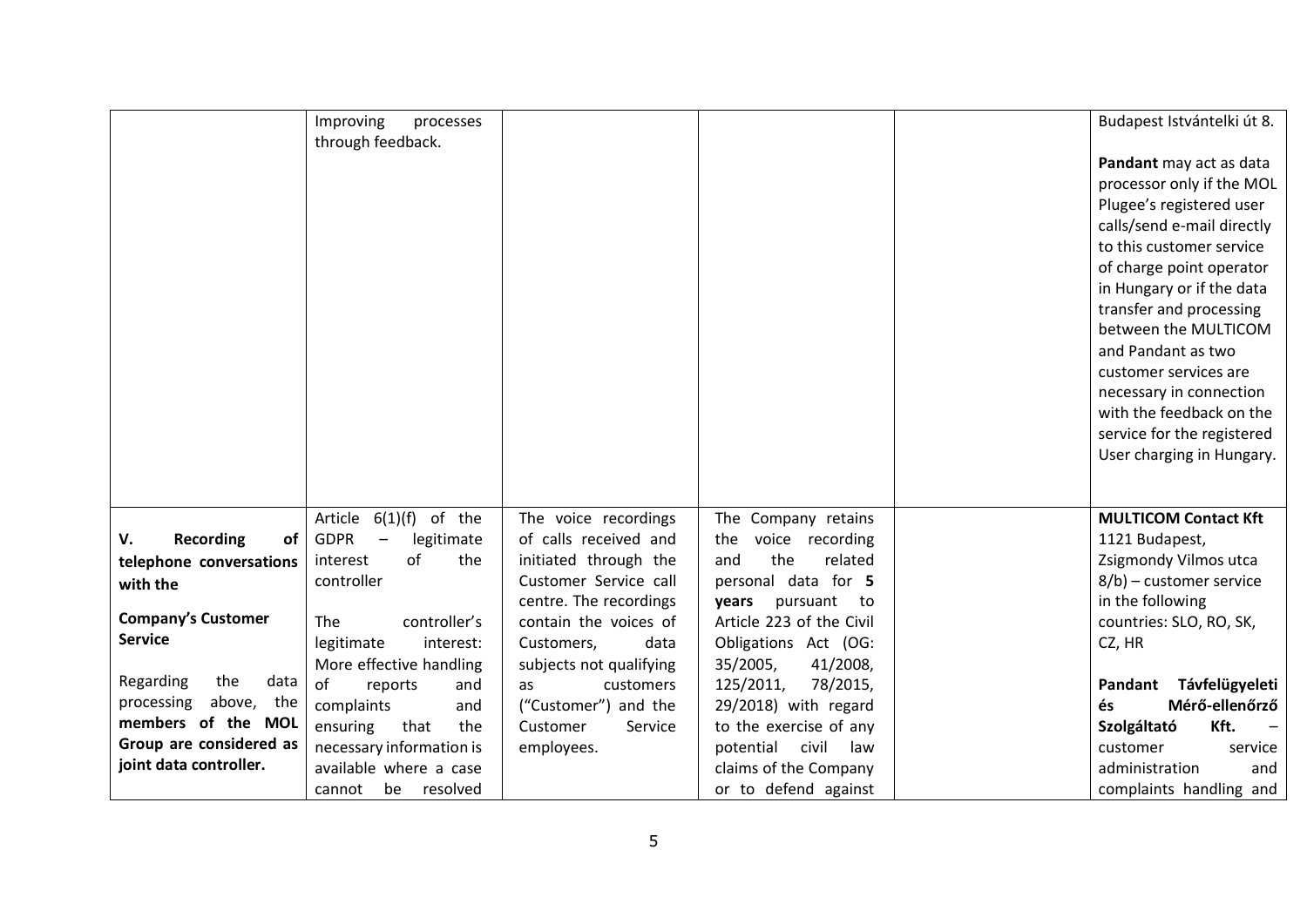| immediately.                          | the<br>In.                                          | of<br>any potential civil law<br>case |                |                | performs the customer       |        |
|---------------------------------------|-----------------------------------------------------|---------------------------------------|----------------|----------------|-----------------------------|--------|
|                                       | complaints or reports                               | claims of the data                    |                |                | service tasks; responsible  |        |
|                                       | submitted, the data                                 | subjects.                             |                |                | the<br>for                  | direct |
|                                       | recorded also include                               |                                       |                |                | communication               | with   |
|                                       | the data subject's last                             |                                       |                |                | customers in Hungary.       |        |
|                                       | name, first name,                                   |                                       |                |                | (registered office: 1045    |        |
|                                       | address,                                            | telephone                             |                |                | Budapest Istvántelki út 8.) |        |
|                                       | number,                                             | email                                 |                |                |                             |        |
|                                       | address,<br>the                                     | data                                  |                |                | Pandant may act as data     |        |
|                                       | contained                                           | in<br>the                             |                |                | processor only if the MOL   |        |
|                                       | complaint or report,                                |                                       |                |                | Plugee's registered user    |        |
|                                       | the data necessary for                              |                                       |                |                | calls/send e-mail directly  |        |
|                                       | the<br>payment                                      | of                                    |                |                | to this customer service    |        |
|                                       | potential                                           |                                       |                |                | of charge point operator    |        |
|                                       | indemnification (bank                               |                                       |                |                | in Hungary or if the data   |        |
|                                       | account                                             | number),                              |                |                | transfer and processing     |        |
|                                       | vehicle-related data in                             |                                       |                |                | between the MULTICOM        |        |
|                                       | the case of vehicle                                 |                                       |                |                | and Pandant as two          |        |
|                                       | damage, in particular                               |                                       |                |                | customer services are       |        |
|                                       | the make and year of                                |                                       |                |                | necessary in connection     |        |
|                                       | manufacture of the                                  |                                       |                |                | with the feedback on the    |        |
|                                       | vehicle, the location                               |                                       |                |                | service for the registered  |        |
|                                       | and<br>time                                         | of<br>$-e-$                           |                |                | User charging in Hungary.   |        |
|                                       | charging, the identifier                            |                                       |                |                |                             |        |
|                                       | and type of the                                     |                                       |                |                |                             |        |
|                                       | charger used and the                                |                                       |                |                |                             |        |
|                                       | type of the charging                                |                                       |                |                |                             |        |
|                                       | socket used.                                        |                                       |                |                |                             |        |
|                                       |                                                     |                                       |                |                |                             |        |
|                                       |                                                     |                                       |                |                |                             |        |
| Handling of and<br>VI.                | Article $6(1)(f)$ of the<br>The data subject's user | The Company shall retain              | In<br>case     | official<br>of |                             |        |
| <b>GDPR</b><br>responding to consumer | legitimate<br>name, last name, first                | the report on                         | the<br>request | the<br>from    |                             |        |
| interest<br>complaints lodged in      | of<br>the<br>name, address, telephone               | complaint and the copy of             | Consumer       | Protection     |                             |        |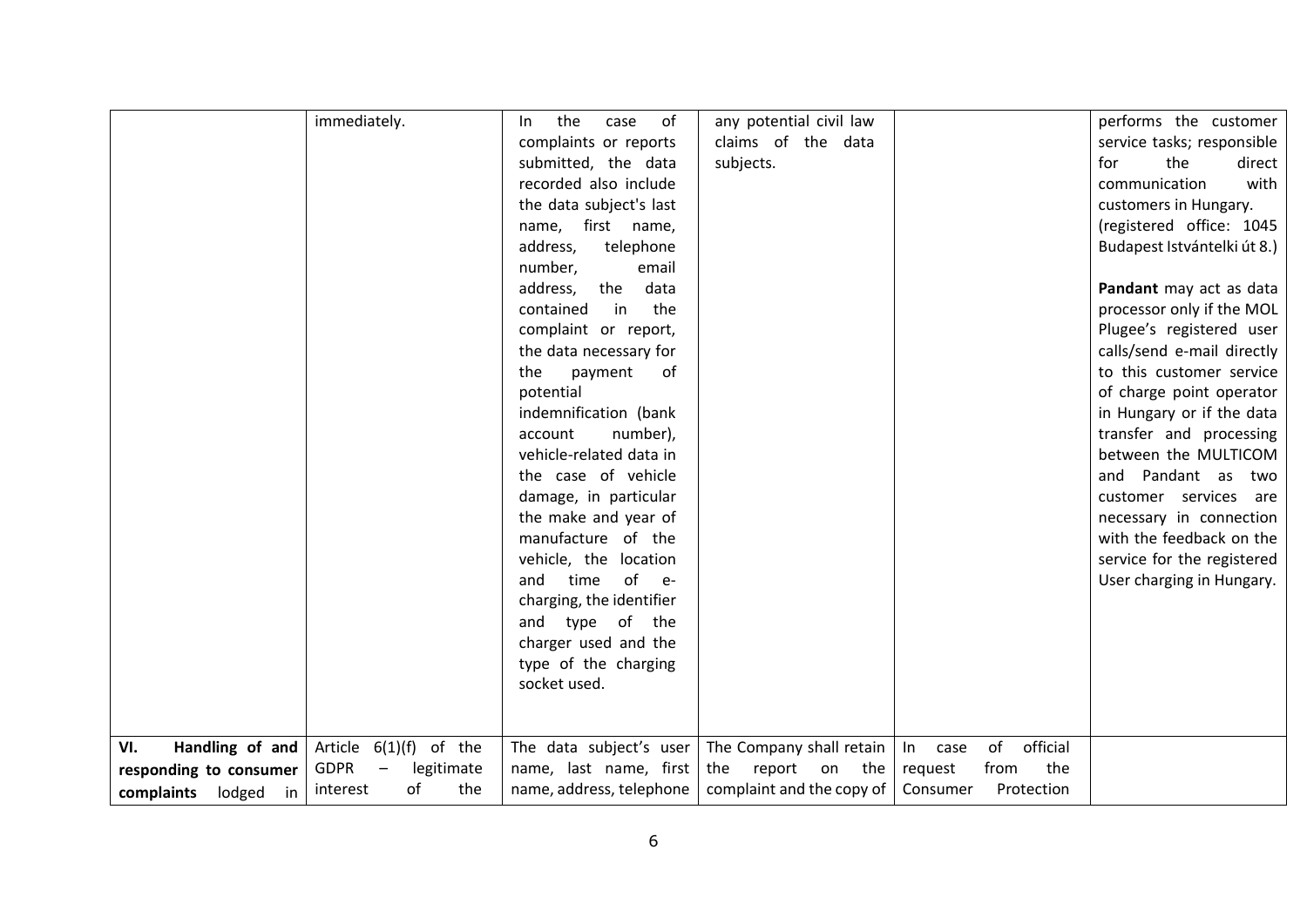| writing, via an electronic | controller                  | number<br>and<br>email     | the Company's response     | Authority or<br>other | <b>MULTICOM Contact Kft</b> |
|----------------------------|-----------------------------|----------------------------|----------------------------|-----------------------|-----------------------------|
| interface, over the phone  |                             | the<br>data<br>address,    | to the complaint for $1$   | competent authorities | 1121 Budapest,              |
| or in person and the       | controller's<br>The         | in<br>contained<br>the     | year according to Article  |                       | Zsigmondy Vilmos utca       |
| management of reports      | legitimate<br>interest:     | complaint or report, the   | $10$ of<br>the Consumer    |                       | 8/b) - customer service     |
| complaints<br>and          | More effective handling     | data needed<br>for the     | (OG<br>Protection<br>Act   |                       | in the following            |
| concerning the service     | of<br>reports<br>and        | payment of potential       | 41/2014,<br>110/2015,      |                       | countries: SLO, RO, SK,     |
|                            | complaints<br>and           | indemnification<br>(bank   | 14/2019)<br>and present    |                       | CZ, HR                      |
|                            | ensuring<br>that<br>the     | number),<br>account        | these at the request of    |                       |                             |
|                            | necessary information is    | vehicle-related<br>data in | the supervisory authority. |                       | Plan-net d.o.o.             |
|                            | available where a case      | the case of vehicle        |                            |                       | Kamnik pod Krimom 8b,       |
|                            | cannot be<br>resolved       | damage, in particular the  | If the customer service    |                       | 1352 Preserje, Slovenia,    |
|                            | immediately.                | make<br>and<br>of<br>year  | of the CPO handling the    |                       | +386 1 363 31 30, e-mail:   |
|                            |                             | manufacture<br>of<br>the   | complaint abroad, the      |                       | info@plan-net.si            |
|                            | Additional legal basis for  | vehicle, the location and  | domestic<br>consumer       |                       |                             |
|                            | data storage: Article 6 (1) | time of e-charging, the    | act<br>protection<br>and   |                       | Pandant Távfelügyeleti      |
|                            | c) of the GDPR              | identifier and type of the | related regulations of     |                       | Mérő-ellenőrző<br>és        |
|                            | processing is necessary     | charger used and the type  | the given country shall    |                       | Szolgáltató<br>Kft.         |
|                            | for compliance with a       | of the charging socket     | prevail. The ad-hoc user   |                       | customer<br>service         |
|                            | legal obligation to which   | used.                      | information<br>receives    |                       | administration<br>and       |
|                            | the controller is subject;  |                            | from the customer          |                       | complaints handling in      |
|                            |                             | In addition, the report    | service of the CPO (MOL    |                       | Hungary                     |
|                            | pursuant to Article 10 of   | drawn<br>up<br>on<br>the   | group's company where      |                       | (registered office: 1045    |
|                            | the Consumer Protection     | (consumer)<br>complaint    | the charger located).      |                       | Budapest Istvántelki út 8   |
|                            | (OG)<br>41/2014,<br>Act     | contains the place, time   |                            |                       |                             |
|                            | 110/2015, 14/2019) the      | and manner of lodging      |                            |                       | MOL IT & Digital GBS Kft.   |
|                            | Company shall investigate   | complaint,<br>the<br>the   |                            |                       | is responsible for storing  |
|                            | the complaints of data      | detailed description of    |                            |                       | feedback that is classified |
|                            | subjects qualifying as      | consumer's<br>the          |                            |                       | as a complaint conducted    |
|                            | consumers, and if the       | complaint, a register of   |                            |                       |                             |
|                            | consumer does not agree     | the documents and other    |                            |                       | Pandant can be Data         |
|                            | with the handling of their  | evidence presented by      |                            |                       | Processor only if the MOL   |
|                            | complaint or if the         | the<br>consumer,<br>the    |                            |                       | Plugee registered user      |
|                            | complaint<br>cannot<br>be   | Company's statement on     |                            |                       | calls/send e-mail directly  |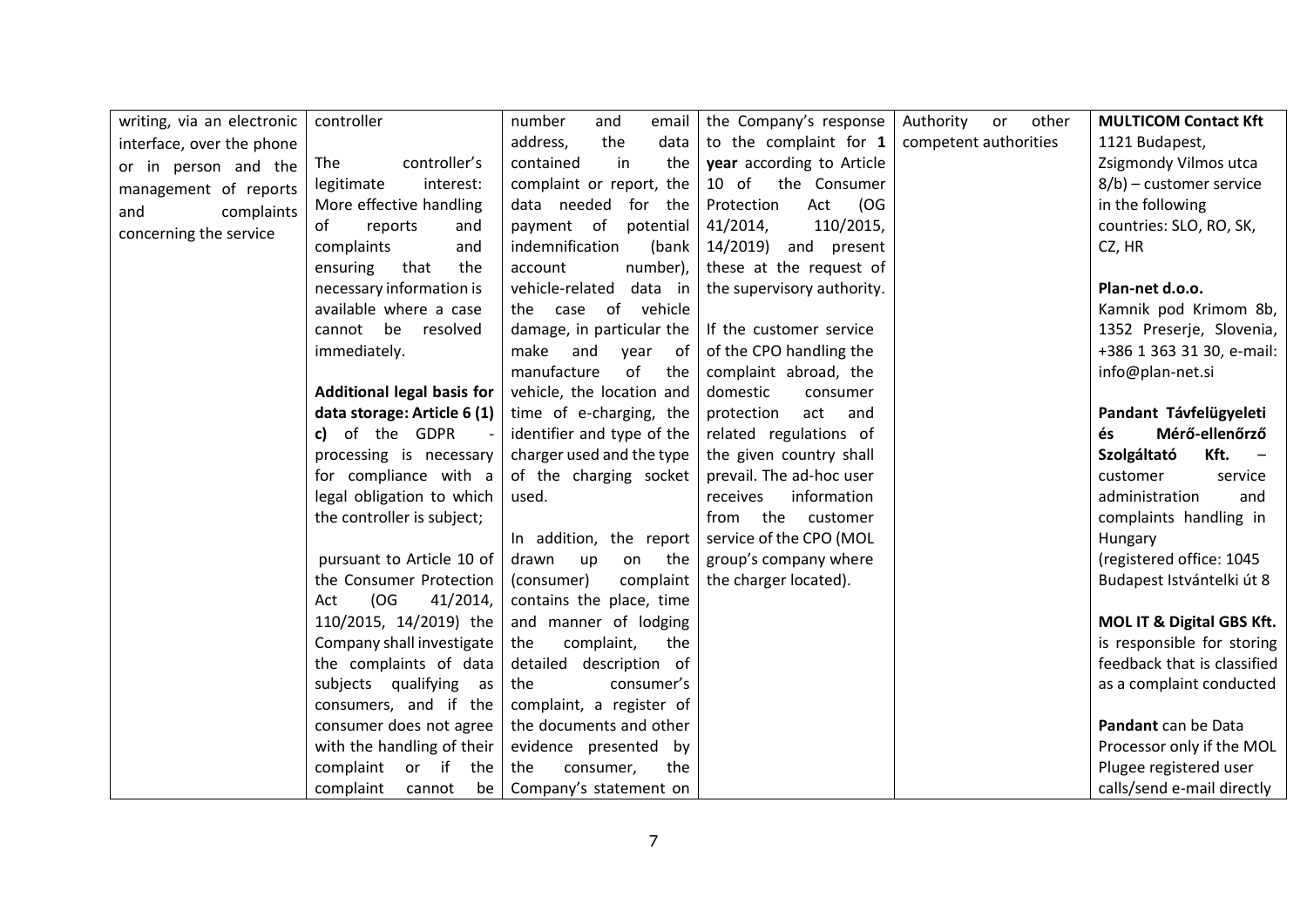|  | immediately investigated,  | its position regarding the |  | to the customer service    |
|--|----------------------------|----------------------------|--|----------------------------|
|  | the Company shall draw     | consumer's<br>complaint,   |  | of charge point operator   |
|  | up a report on the         | and if the immediate       |  | (CPO) in Hungary or if the |
|  | complaint and its position | of<br>investigation<br>the |  | data transfer and          |
|  | on the complaint without   | complaint is possible, the |  | processing between the     |
|  | delay and hand over or     | signatures of both the     |  | two customer services      |
|  | $send - depending on the$  | person drawing up the      |  | are necessary to handle    |
|  | nature of the complaint -  | report and the consumer,   |  | the case registered user   |
|  | a copy thereof to the      | with the exception of      |  | using roaming service in   |
|  | consumer.                  | verbal<br>complaints       |  | Hungary.                   |
|  |                            | communicated<br>over       |  |                            |
|  | If the Customer uses an    | phone or via<br>other      |  |                            |
|  | e-mobility service from    | electronic                 |  |                            |
|  | a company belonging to     | telecommunication          |  |                            |
|  | MOL Group abroad,          | means, and the time and    |  |                            |
|  | - in the case of a         | place of drawing up the    |  |                            |
|  | registered<br>user,        | report.                    |  |                            |
|  | Customer can record        |                            |  |                            |
|  | his/her complaint to the   |                            |  |                            |
|  | customer service of        |                            |  |                            |
|  | his/her electromobility    |                            |  |                            |
|  | service provider (EMSP)    |                            |  |                            |
|  | or the electric charging   |                            |  |                            |
|  | point operator (CPO) of    |                            |  |                            |
|  | the given country as       |                            |  |                            |
|  | well.<br>The<br>CPO's      |                            |  |                            |
|  | customer service will      |                            |  |                            |
|  | forward his/her claim      |                            |  |                            |
|  | into the EMSP's service    |                            |  |                            |
|  | provider.                  |                            |  |                            |
|  | - in case of ad-hoc user,  |                            |  |                            |
|  | Customer can call/write    |                            |  |                            |
|  | to the customer service    |                            |  |                            |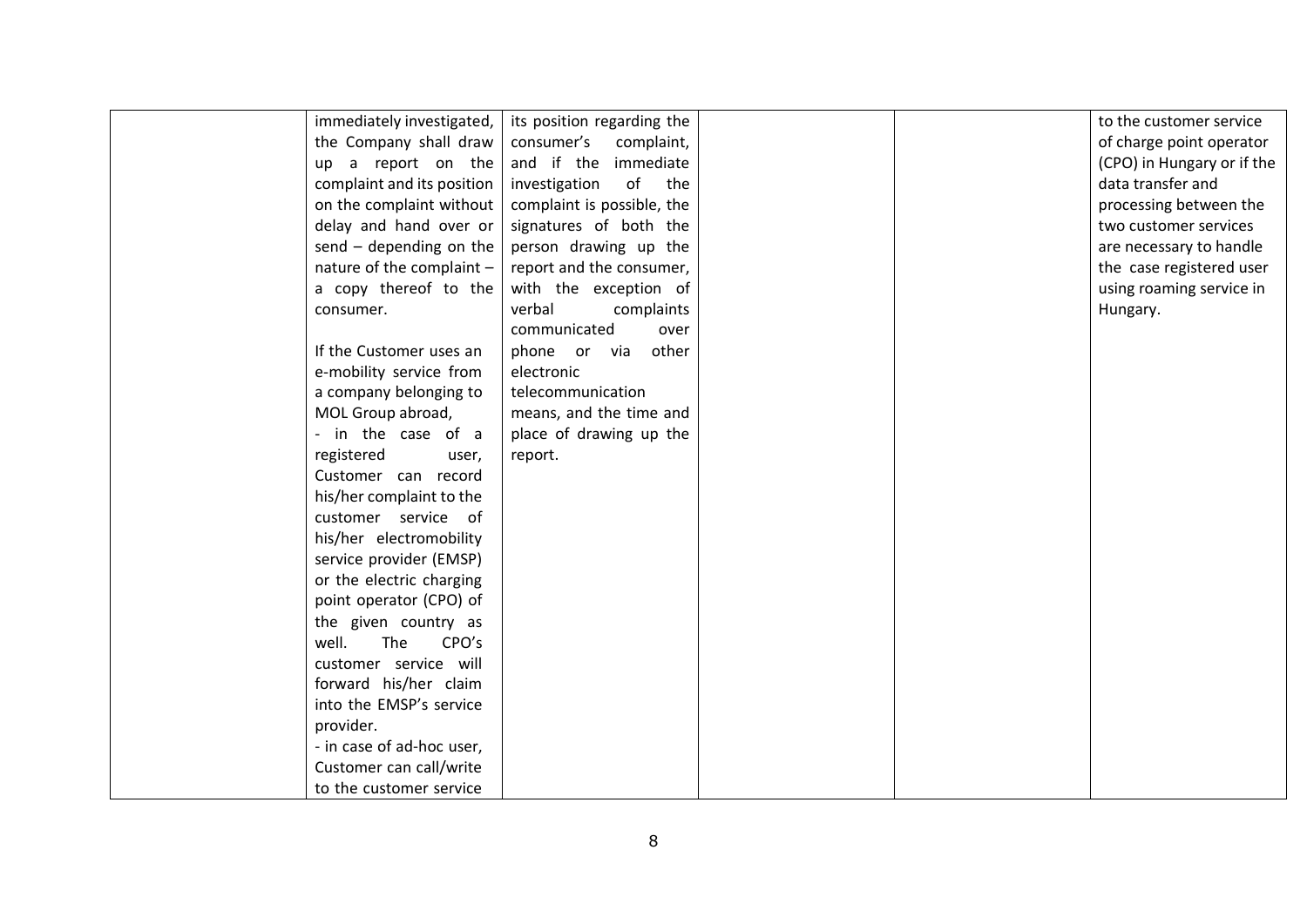|                                                                                                                        | of the charging point<br>operator (CPO) or can<br>choose<br>MOL<br>also<br>Plugee's<br>customer<br>service using the main<br>menu or application of<br>MOL Plugee's website.<br>In the latter case, MOL<br>Plugee's<br>Customer<br>Service will transfer the<br>complaint to CPO's<br>Customer Service, if the<br>complaint cannot be<br>handled immediately. |                                                                                                                              |                                                                                                                      |                                                                                                               |
|------------------------------------------------------------------------------------------------------------------------|---------------------------------------------------------------------------------------------------------------------------------------------------------------------------------------------------------------------------------------------------------------------------------------------------------------------------------------------------------------|------------------------------------------------------------------------------------------------------------------------------|----------------------------------------------------------------------------------------------------------------------|---------------------------------------------------------------------------------------------------------------|
| <b>Communication</b><br>VII.<br>in writing or electronic<br>(email)<br>mail<br>with<br><b>Customers</b><br>and<br>data | Article $6(1)(f)$ of the<br><b>GDPR</b><br>legitimate<br>$\overline{\phantom{0}}$<br>of<br>interest<br>the<br>controller                                                                                                                                                                                                                                      | Personal data contained<br>in the Customer's request<br>$\mathsf{in}$<br>written or<br>and<br>electronic                     | The data is retained for 5<br>years pursuant to Article<br>223<br>of<br>Civil<br>the<br>Obligations<br>(OG:<br>Act   | <b>MULTICOM Contact Kft</b><br>1121<br>Budapest,<br><b>Zsigmondy Vilmos utca</b><br>8/b) - customer service   |
| subjects not qualifying as<br>Customers, responding<br>questions,<br>data<br>to                                        | controller's<br>The<br>legitimate<br>interest:<br>More effective handling                                                                                                                                                                                                                                                                                     | correspondence (email).<br>In the case of data<br>subjects not qualifying as                                                 | 35/2005,<br>41/2008,<br>125/2011,<br>78/2015,<br>$29/2018$ ) with a view to<br>exercise any potential                | following<br>the<br>in.<br>countries: SLO, RO, SK,<br>CZ, HR                                                  |
| reconciliation                                                                                                         | of<br>reports<br>and<br>complaints<br>and<br>that<br>ensuring<br>the<br>necessary information is<br>available where a case                                                                                                                                                                                                                                    | Customers: the data<br>subject's name, address,<br>telephone number and<br>email address, the data<br>contained<br>in<br>the | civil law claims by the<br>Company or to defend<br>against any potential civil<br>law claims<br>by data<br>subjects. | Pandant Távfelügyeleti<br>Mérő-ellenőrző<br>és<br>Kft.<br>Szolgáltató<br>customer<br>service<br>in<br>Hungary |
|                                                                                                                        | cannot be<br>resolved<br>immediately.                                                                                                                                                                                                                                                                                                                         | complaint or report, the<br>data needed for the<br>payment of potential<br>indemnification<br>(bank<br>number),<br>account   |                                                                                                                      | MOL IT & Digital GBS<br>Kft.<br>responsible<br>is<br>for<br>storing communication                             |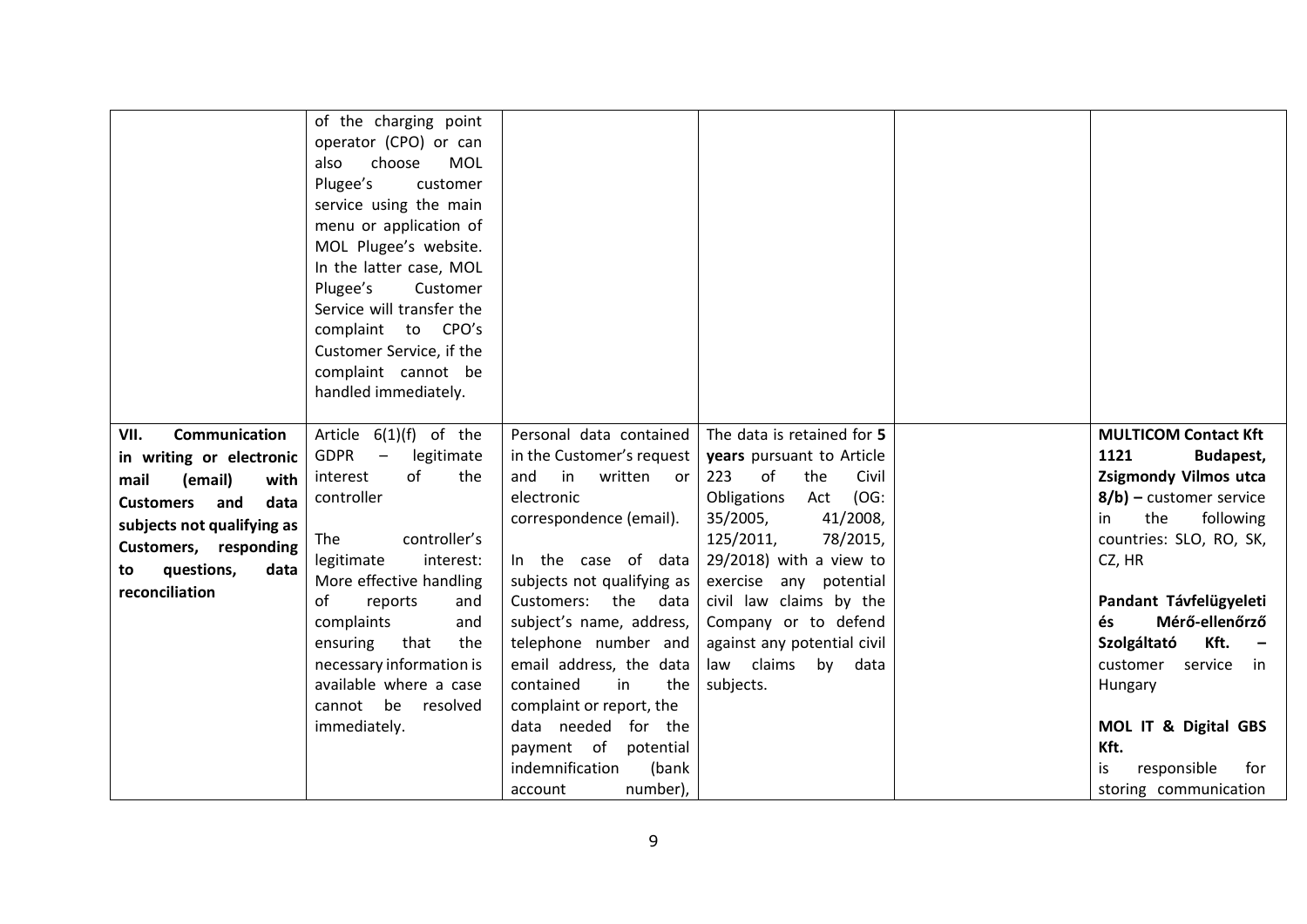|  | vehicle-related data in    |  | that is classified as a     |
|--|----------------------------|--|-----------------------------|
|  | the case of vehicle        |  | complaint                   |
|  | damage, in particular the  |  |                             |
|  | make and<br>year of        |  | Pandant can be Data         |
|  | manufacture<br>of<br>the   |  | Processor only if the       |
|  | vehicle, the location and  |  | MOL Plugee registered       |
|  | time of e-charging, the    |  | user calls/send e-mail      |
|  | identifier and type of the |  | directly to the customer    |
|  | charger used and the type  |  | service of charge point     |
|  | of the charging socket     |  | operator (CPO) in           |
|  | used, as well as data      |  | Hungary or if the data      |
|  | contained in the data      |  | transfer and processing     |
|  | subject's complaint or     |  | between the two             |
|  | report.                    |  | customer services are       |
|  |                            |  | necessary to handle the     |
|  |                            |  | case registered user        |
|  |                            |  | using roaming service in    |
|  |                            |  | Hungary.                    |
|  |                            |  |                             |
|  |                            |  | <b>MOL GBS Magyarország</b> |
|  |                            |  | Kft. $-$ indemnification    |
|  |                            |  | payments (registered        |
|  |                            |  | office: 1039 Budapest,      |
|  |                            |  | Szent István utca 14.)      |
|  |                            |  |                             |
|  |                            |  |                             |
|  |                            |  | In the event of complaints  |
|  |                            |  | lodged in person at the     |
|  |                            |  | service<br>station, the     |
|  |                            |  | employee of the partner     |
|  |                            |  | company listed under        |
|  |                            |  | Processors' is<br>'Data     |
|  |                            |  | responsible for the direct  |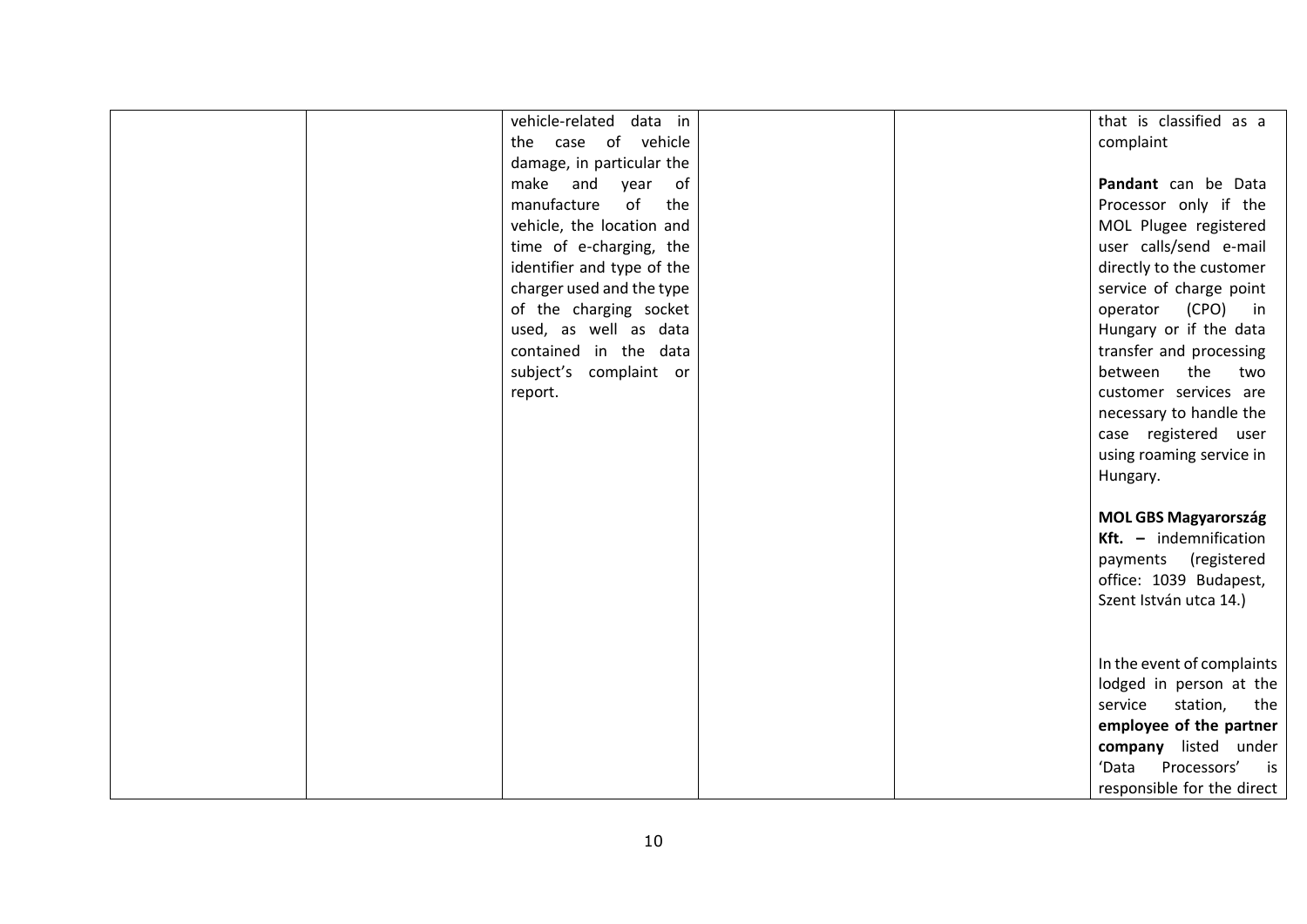|                                                                        |                                                                                                                                                                                                                                                                                                    |                                                              |                                                                                                                                                                                                                                                |                                                                                                                                                                                                                                                                                                                                                | communication with the<br>customers.                                                                                                                                                                                                                                                                                                                                                                                                                                                                                                                                                                         |
|------------------------------------------------------------------------|----------------------------------------------------------------------------------------------------------------------------------------------------------------------------------------------------------------------------------------------------------------------------------------------------|--------------------------------------------------------------|------------------------------------------------------------------------------------------------------------------------------------------------------------------------------------------------------------------------------------------------|------------------------------------------------------------------------------------------------------------------------------------------------------------------------------------------------------------------------------------------------------------------------------------------------------------------------------------------------|--------------------------------------------------------------------------------------------------------------------------------------------------------------------------------------------------------------------------------------------------------------------------------------------------------------------------------------------------------------------------------------------------------------------------------------------------------------------------------------------------------------------------------------------------------------------------------------------------------------|
| VIII.<br><b>Demand</b><br>for<br>receivables<br>payment,<br>management | Article 6 (1) f) of the<br>GDPR (data processing is<br>necessary for the<br>purposes of the<br>legitimate interests<br>pursued by the<br>Company).<br>Legitimate interest: data<br>management for the<br>collection of unpaid debt<br>to the Company after the<br>use of the e-mobility<br>service | Username, surname, first<br>name, e-mail address,<br>address | In case of handling by<br>Service:<br>30<br>Customer<br>from<br>the<br>days<br>of<br>termination<br>the<br>contract<br>In the case of an external<br>debt<br>management<br>company: 5 years from<br>the closing of the debt<br>management case | <b>LAW</b><br><b>JOINT</b><br><b>OFFICE</b><br>IGOR SAVIĆ & INES<br>SAVIĆ,<br>data<br>$\overline{\phantom{a}}$<br>management,<br>debt<br>collection,<br>legal<br>enforcement,<br>legal<br>representation<br>(Ulica Bele Čikoša 5,<br>10000 Zagreb, Croatia)<br>taking<br>over<br>and<br>conducting<br>a<br>receivables<br>management procedure | <b>MULTICOM Contact Kft</b><br>1121<br>Budapest,<br>Zsigmondy Vilmos utca<br>8/b,<br>Hungary)<br>tracking<br>of delays,<br>sending demand for<br>payment e-mails in the<br>following<br>countries:<br>SLO, RO, SK, CZ, HR<br>Pandant Távfelügyeleti<br>és Mérő-ellenőrző<br>Szolgáltató Kft. –<br>tracking<br>of<br>delays,<br>sending<br>demand for<br>payment e-mails<br>to<br>registered Users using<br>roaming<br>service<br>in<br>(registered<br>Hungary<br>office: 1045 Budapest<br>Istvántelki<br>út<br>8.,<br>Hungary)<br>If a request for data<br>provision or other legal<br>assistance<br>becomes |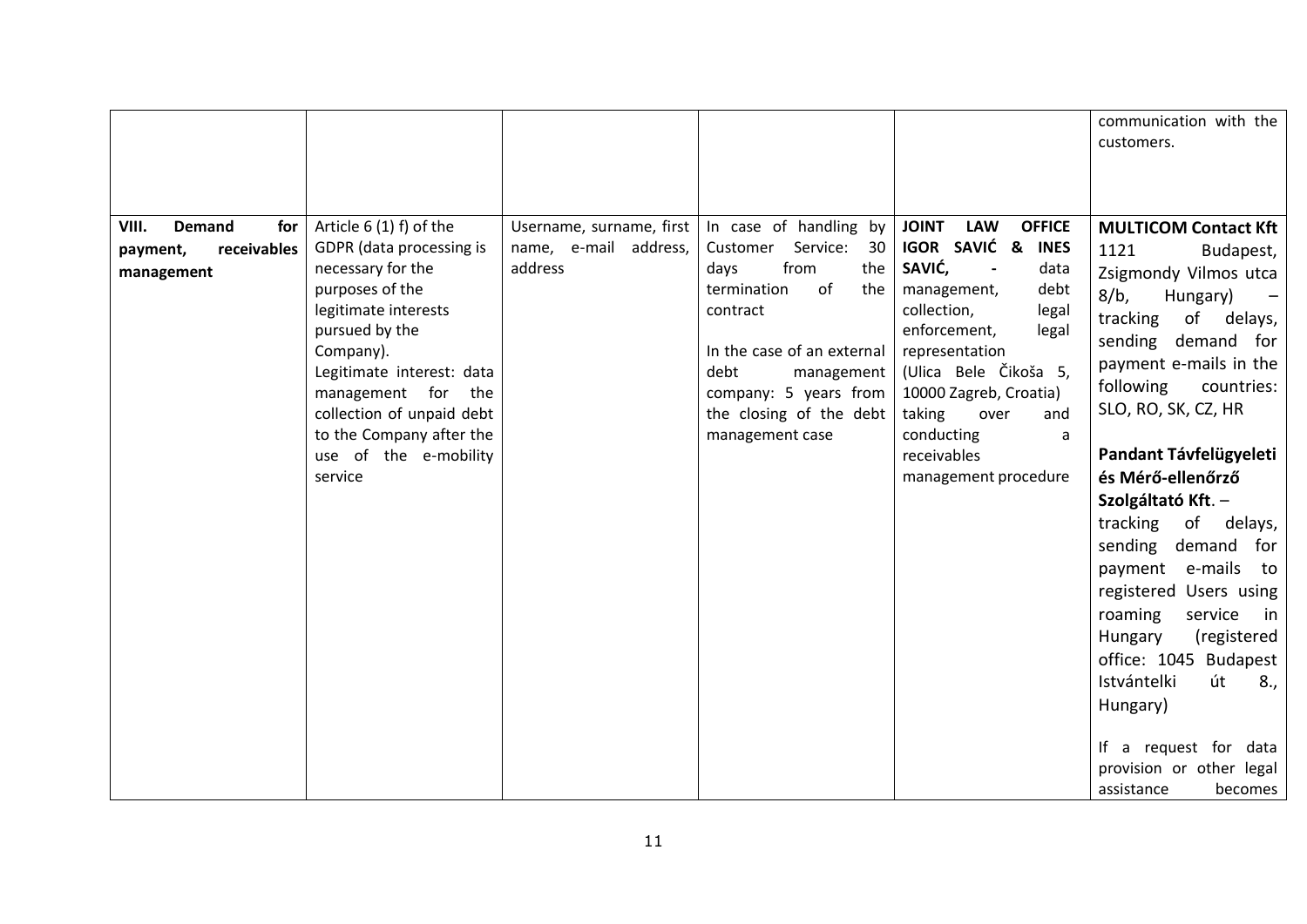|                                                                                                                                                                                                                                                                                                                                      |                                                                                                                                                                                                                                                                                                                                                                                                                                                                                      |                                                                                                                                   |                                                                                                                                                                                                                                                                                    |                                                                                                 | the<br>necessary<br>in<br>framework<br>the<br>of<br>receivables management,<br>the given MOL Group<br>member<br>request<br>may<br>data<br>information<br>and<br>about<br>the<br>customers/users of the<br>other<br><b>MOL</b><br>Group<br>member. |
|--------------------------------------------------------------------------------------------------------------------------------------------------------------------------------------------------------------------------------------------------------------------------------------------------------------------------------------|--------------------------------------------------------------------------------------------------------------------------------------------------------------------------------------------------------------------------------------------------------------------------------------------------------------------------------------------------------------------------------------------------------------------------------------------------------------------------------------|-----------------------------------------------------------------------------------------------------------------------------------|------------------------------------------------------------------------------------------------------------------------------------------------------------------------------------------------------------------------------------------------------------------------------------|-------------------------------------------------------------------------------------------------|---------------------------------------------------------------------------------------------------------------------------------------------------------------------------------------------------------------------------------------------------|
| <b>Discounts</b><br>IX.<br>and<br>promotions based<br>on<br>cooperation agreements<br>concluded with other<br>legal entities<br>Based on the partnership<br>agreements concluded<br>with legal entities related<br>to e-mobility, the<br>Company provides<br>occasional discounts and<br>promotions to a specific<br>group of Users. | The consent of the data<br>subject<br>pursuant<br>to<br>Article $6(1)(a)$ of the<br>GDPR, which is provided<br>in the application at the<br>time of registration or<br>prior to the provision of<br>the data required for the<br>benefit. The Company<br>handles data only to the<br>extent necessary to prove<br>Customer's<br>the<br>entitlement<br>the<br>to<br>discount.<br>The Company does not<br>transfer personal data<br>about the customer to its<br>contractual partners. | For Nissan Partnership<br>Agreement:<br>- VIN/chassis number<br>For a BMW partnership<br>agreement:<br>MOL partner card<br>number | Data is stored for 30 days<br>from the expiry of the<br>promotion or discount or<br>is deleted immediately<br>after the withdrawal of<br>the consent.<br>Withdrawal of consent<br>affect the<br>shall<br>not<br>lawfulness of the data<br>processing<br>prior<br>to<br>withdrawal. |                                                                                                 | Driivz Ltd. - provision of<br>customer service, data<br>processing related to<br>the promotion and use<br>of the service<br>(registered office: Izrael,<br>Hod<br>Hasharon,<br>HaHarash u. 4.)                                                    |
| Х.<br>Exercise of legal<br>claims                                                                                                                                                                                                                                                                                                    | Article 6 (1) f) of the GDPR<br>(data<br>processing<br>is<br>for<br>the<br>necessary<br>of<br>the<br>purposes                                                                                                                                                                                                                                                                                                                                                                        | User name, last name,<br>first name, email address,<br>the data contained in the<br>bank account<br>report,                       | The Company retains the<br>documents related to the<br>communication with the<br>Customer Service (e.g.                                                                                                                                                                            | The<br>0f<br>employees<br>Regional<br>Company<br>Security, Group Security,<br>Internal<br>Audit | <b>MULTICOM Contact Kft</b><br>1121<br>Budapest,<br>Zsigmondy Vilmos utca<br>8/b, Hungary)- customer                                                                                                                                              |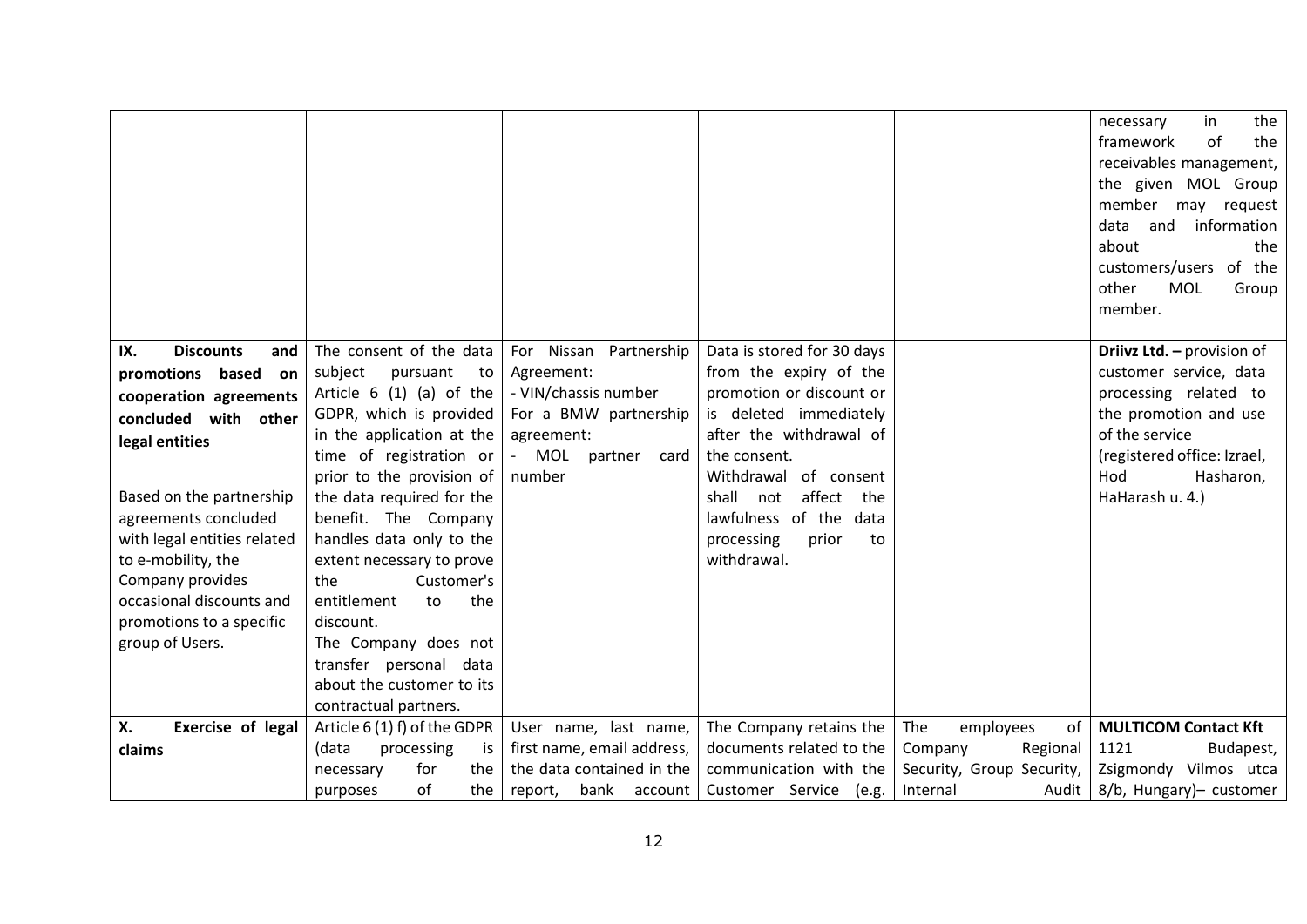| Data retention for the    | legitimate<br>interests     | number, vehicle-related       | emails, mails, requests in   | organizations and TIFON  | administration<br>service   |
|---------------------------|-----------------------------|-------------------------------|------------------------------|--------------------------|-----------------------------|
| purpose of exercising of  | by<br>pursued<br>the        | data in the case of vehicle   | paper) and other requests    | Legal have access to the | and complaints handling     |
| legal claims and for      | Company).                   | damage, the location and      | made no later than 5         | personal data required   | and<br>performs<br>the      |
| successful defence in a   |                             | time of e-charging, the       | years following<br>their     | for the investigation.   | customer service tasks;     |
| dispute<br>legal<br>or    | Legitimate interest of      | identifier and type of the    | reception<br>by<br>the       |                          | responsible for the direct  |
| administrative procedure  | TIFON d.o.o.: exercising    | charger used, the type of     | Customer Service (in case    |                          | communication<br>with       |
| relation<br>to<br>in.     | of claims by the Company    | the charging socket used,     | of emails from the time      |                          | the<br>in<br>customers      |
| communication with the    | and successful defence in   | the make and year of          | they<br>when<br>become       |                          | following countries: SLO,   |
| Customers and other data  | a legal dispute or official | manufacture<br>of<br>the      | available and in case of     |                          | RO, SK, CZ, HR              |
| subjects by the Customer  | proceedings potentially     | vehicle, and other data       | telephone conversations      |                          |                             |
| Service.                  | initiated by the Customer.  | necessary for exercising      | from the<br>time<br>of       |                          | MOL GBS Magyarország        |
|                           |                             | of legal claims and for       | recording) pursuant to       |                          | Kft. - performance of       |
| For example, Article 17   |                             | successful defence in a       | Article 223 of the Civil     |                          | indemnification             |
| (3) e) of the GDPR may    |                             | legal<br>dispute<br><b>or</b> | Obligations<br>Act (OG:      |                          | (registered office: 1039    |
| be used for the exercise  |                             | administrative procedure      | 35/2005,<br>41/2008,         |                          | Budapest, Szent István      |
| or defence of legal       |                             | data<br>voluntary<br>(e.g.    | 125/2011,<br>78/2015,        |                          | utca 14.)                   |
| claims<br>or<br>of        |                             | provided by the data          | 29/2018) with regard to      |                          |                             |
| administrative            |                             | subject in the specific       | exercise any potential       |                          | Pandant Távfelügyeleti      |
| proceedings initiated by  |                             | request).                     | civil law claims of the      |                          | Mérő-ellenőrző<br>és        |
| the Buyers in relation to |                             |                               | Company<br>for a<br>or       |                          | Szolgáltató Kft. - client   |
| the contract              |                             | Source of data: Customer      | potential civil law claim of |                          | service<br>management,      |
|                           |                             | Service.                      | the Company and for the      |                          | complaints handling in      |
|                           |                             |                               | defence of the potential     |                          | Hungary                     |
|                           |                             |                               | civil action of the data     |                          | (registered office: 1045    |
|                           |                             |                               | subject.                     |                          | Budapest Istvántelki út 8.) |
|                           |                             |                               |                              |                          |                             |
|                           |                             |                               | Where the processing of      |                          | The<br>partner company      |
|                           |                             |                               | personal<br>data<br>is       |                          | operating the service       |
|                           |                             |                               | for<br>the<br>necessary      |                          | station in agreement with   |
|                           |                             |                               | defence in judicial or       |                          | a member of the MOL         |
|                           |                             |                               | administrative               |                          | Group for the operation     |
|                           |                             |                               | proceedings or for the       |                          | of the specific service     |
|                           |                             |                               | enforcement of the           |                          | station<br>and<br>also      |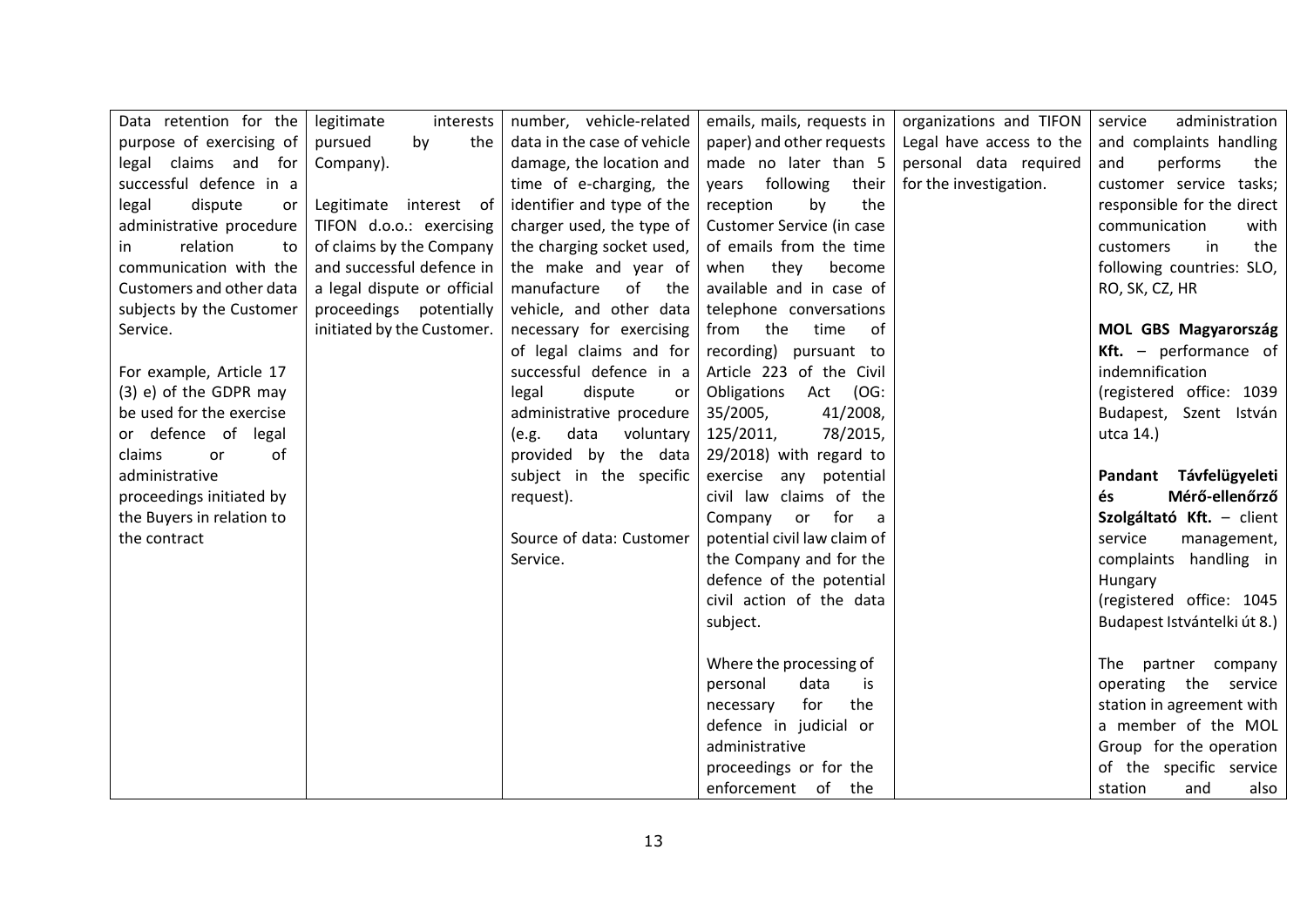|                                                                                                                |                                                                                                                                                                                             |                                                                                                                                                                                    | legitimate interest of<br>the<br>Company,<br>the<br>Company<br>shall<br>be<br>entitled, on the basis of<br>legitimate<br>its<br>own<br>interest (Article 6 (1)f)<br>of the GDPR), to process<br>personal<br>the<br>data<br>concerned until the final<br>conclusion<br>of<br>the<br>proceedings or until the<br>enforcement of the<br>legitimate interest by<br>other means (e.g. the<br>conclusion of an out-of-<br>court agreement) and,<br>where<br>it<br>is<br>not<br>necessary to retain the<br>entire<br>written<br>or<br>electronic<br>document,<br>the data subject shall be<br>entitled to make an<br>extract of the document<br>according to the type of |                                                                                                                                                                   | designated at the above<br>data processing purposes:<br>client<br>service<br>management, complaints<br>handling. (The name of<br>the company shall be<br>made clearly visible at the<br>specific service station<br>and the list of the relevant<br>partner companies is<br>from<br>available<br>the<br>https://www.multipont.h<br>u/toltoallomas website.)<br>Partners participating in<br>manufacturing chargers<br>establishment of<br>and<br>infrastructure<br>charging<br>indicated at the above<br>purposes (in the event of<br>a damage or complaint,<br>they are involved in<br>investigating where the<br>fault occurred) |
|----------------------------------------------------------------------------------------------------------------|---------------------------------------------------------------------------------------------------------------------------------------------------------------------------------------------|------------------------------------------------------------------------------------------------------------------------------------------------------------------------------------|-------------------------------------------------------------------------------------------------------------------------------------------------------------------------------------------------------------------------------------------------------------------------------------------------------------------------------------------------------------------------------------------------------------------------------------------------------------------------------------------------------------------------------------------------------------------------------------------------------------------------------------------------------------------|-------------------------------------------------------------------------------------------------------------------------------------------------------------------|------------------------------------------------------------------------------------------------------------------------------------------------------------------------------------------------------------------------------------------------------------------------------------------------------------------------------------------------------------------------------------------------------------------------------------------------------------------------------------------------------------------------------------------------------------------------------------------------------------------------------------|
|                                                                                                                |                                                                                                                                                                                             |                                                                                                                                                                                    | the necessary data.                                                                                                                                                                                                                                                                                                                                                                                                                                                                                                                                                                                                                                               |                                                                                                                                                                   |                                                                                                                                                                                                                                                                                                                                                                                                                                                                                                                                                                                                                                    |
| Prevention,<br>XI.<br>detection<br>and<br>investigation of fraud<br>and abuse related to the<br><b>Service</b> | Article 6 (1) f) of the GDPR<br>(data<br>processing<br>is<br>for<br>the<br>necessary<br>of<br>the<br>purposes<br>legitimate<br>interests<br>pursued by the data<br>controllers). Legitimate | data generated<br>Name,<br>during conducting the<br>investigation.<br>The<br>controllers process the<br>data<br>required<br>for<br>conducting<br>the<br>investigation, such as the | If, on the basis of the<br>examination,<br>the<br>notification is unfounded<br>or no further action is<br>required,<br>the<br>data<br>the<br>relating<br>to<br>notification<br>be<br>shall                                                                                                                                                                                                                                                                                                                                                                                                                                                                        | If the Company initiates<br>an ethics investigation,<br>the members of the Ethics<br>Council shall have access<br>to the data necessary for<br>the investigation. | MOL IT & Digital GBS Kft.<br>(1117)<br>Budapest,<br>Budafoki<br>út<br>$56.) -$<br>provision of services<br>closely related to data<br>processing.                                                                                                                                                                                                                                                                                                                                                                                                                                                                                  |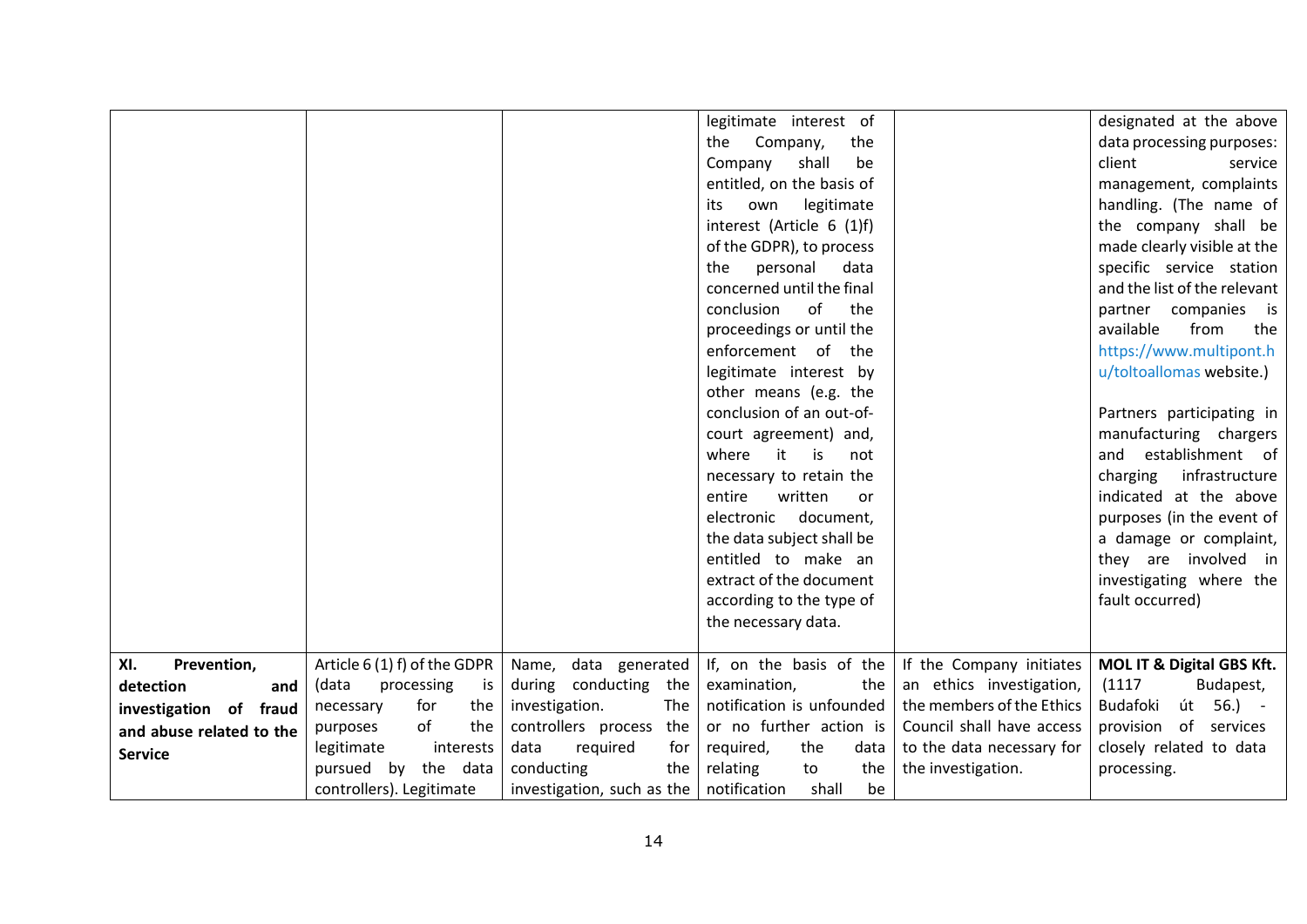| The<br>and<br>prevention                | interest: the prevention   | card number along with          |                             | deleted within 60 days of $\vert$ - If the Company initiates |  |
|-----------------------------------------|----------------------------|---------------------------------|-----------------------------|--------------------------------------------------------------|--|
| investigation of fraud and              | detection<br>of<br>and     | <i>'invoice</i><br>the<br>data' | the completion of the       | other<br>procedures<br>to                                    |  |
| abuse are governed by                   | irregularities<br>and      | otherwise also processed        | investigation.              | detect<br>prevent,<br>and                                    |  |
| MOL Group's Code of                     | infringements              | by them (e.g. the name,         | Where action is taken on    | investigate fraud<br>and                                     |  |
| <b>Ethics</b><br>and<br><b>Business</b> | endangering the assets,    | article number, quantity        | of<br>basis<br>the<br>the   | abuse,<br>employees<br>of                                    |  |
| Code<br>0f<br>Conduct,                  | business<br>secrets,       | and price of the Service        | investigation, including a  | Regional Security, Group                                     |  |
| Business Partner Ethics                 | intellectual<br>property,  | purchased, time and             | measure<br>against<br>the   | Security and Internal                                        |  |
| the<br>Rules<br>of<br>and               | reputation and goodwill    | place of purchase, etc.) in     | notifying person for legal  | Audit organisations will                                     |  |
| Procedure of the Ethics                 | of data controllers or     | order to uncover and            | proceedings<br>or           | have access to the data                                      |  |
| ("Code<br>Council<br>0f                 | which pose a threat to     | investigate any possible        | disciplinary action, the    | required<br>for<br>the                                       |  |
| Ethics"),<br>which<br>are               | appropriate<br>work        | misuse of the card, for the     | information relating to     | investigation.                                               |  |
| available here:                         | environments based on      | period<br>required<br>to        | the notification may be     | - If the conduct of the                                      |  |
| www.tifon.hr                            | respect and free from fear | conduct<br>such                 | processed<br>in<br>the      | investigation<br>involves                                    |  |
|                                         | and retaliation, and to    | investigation.                  | notification<br>employer's  | other<br>MOL<br>Group                                        |  |
|                                         | hold<br>the<br>persons     |                                 | system until the final      | the<br>members<br>and                                        |  |
|                                         | responsible accountable.   |                                 | of<br>conclusion<br>the     | company pursues a legal                                      |  |
|                                         |                            |                                 | proceedings initiated on    | claim on the basis of the                                    |  |
|                                         |                            |                                 | of<br>the<br>basis<br>the   | investigation, the data                                      |  |
|                                         |                            |                                 | notification at the latest. | will be accessed by the HR                                   |  |
|                                         |                            |                                 |                             | organisation of the given                                    |  |
|                                         |                            |                                 |                             | the<br>HR<br>company,                                        |  |
|                                         |                            |                                 |                             | - of<br>the<br>organisation                                  |  |
|                                         |                            |                                 |                             | the<br>Company,<br>legal                                     |  |
|                                         |                            |                                 |                             | organisation of the given                                    |  |
|                                         |                            |                                 |                             | company and the legal                                        |  |
|                                         |                            |                                 |                             | organisation<br>of<br>the                                    |  |
|                                         |                            |                                 |                             | Company.                                                     |  |
|                                         |                            |                                 |                             |                                                              |  |

Data controllers and data processors: The privacy notice and the interest balancing test are available at: www.molplugee.hu/legal.

**Name, postal address, telephone number, website (where the privacy notices are available) and email address of the data controller(s):**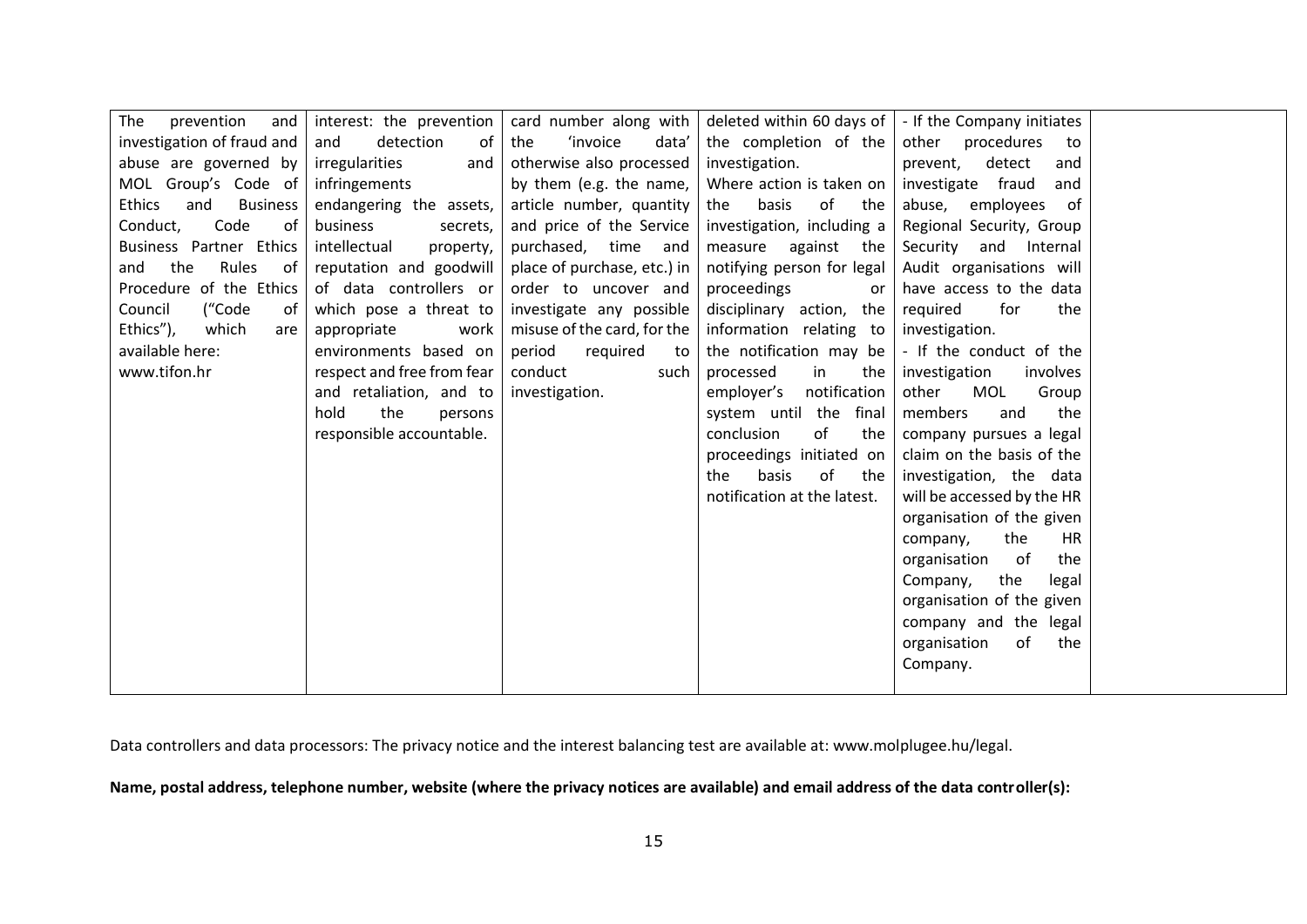**TIFON d.o.o. –** registered office: Zadarska ulica 80, Zagreb, Croatia, PIN: 77607495225, phone number: + +385 (1) 6160-600 , web: [www.tifon.hr,](http://www.tifon.hr/) e-mail: info@tifon.hr

**MOL Plc.** - registered office: 1117 Budapest, Október huszonharmadika u. 18., phone number: +36-1-881-8111, website: www.molplugee.hu, email address: [info@molplugee.hu](mailto:info@molplugee.hu)

In case of Data process regarding e-roaming (I. and IV-VI). :

MOL Plc. and MOL Group companies, defined in data processing nr. I. whose are involved in the e-mobility service, are considered as joint Data Controllers, whereby the purpose and framework of data processing is jointly determined, and they are jointly responsible for data processing.

In addition to the above, the Company pursuant to Article 6 (1)f) of the GDPR (based on the legitimate interest of the Company) uses the services of its legal partners for the purpose of managing and successfully pursuing its outstanding claims and for this purpose transmits to them the personal data necessary for this purpose (including, in particular, their contractual partners, their contact points and data specified in the contracts thereof, and data relating to receivables) which act as separate controllers as set out in their privacy notices. At the request of the data subject, the Company shall provide information on its partner in charge of the specific processing, its availability and the activities it provides, and the scope of the data processed in this context.

The above controller partners of the Company are deemed to be separate data controllers and apply their own privacy notices.

## **Contact data of the data controller's Data Protection Officer:**

- **TIFON d.o.o**. Nikolina Ivanić, e-mail address[: GDPR@tifon.hr](mailto:GDPR@tifon.hr)
- **MOL Plc. –** Dr. Kara Pál email address: [dpo@mol.hu](mailto:dpo@mol.hu)

#### **Persons at the data controller who are authorized to access to the data (by data processing purposes):**

- **Recording of telephone conversations with the Company's Customer Service:** Employees of the E-mobility organisation.
- **Handling and responding to consumer complaints lodged in writing, electronically (email), over the phone or in person, as well as the management of complaints concerning the service:** Employees of the E-mobility organisation, competent employees of the Legal Department and employees of the law firm involved in the exercise of legal claims.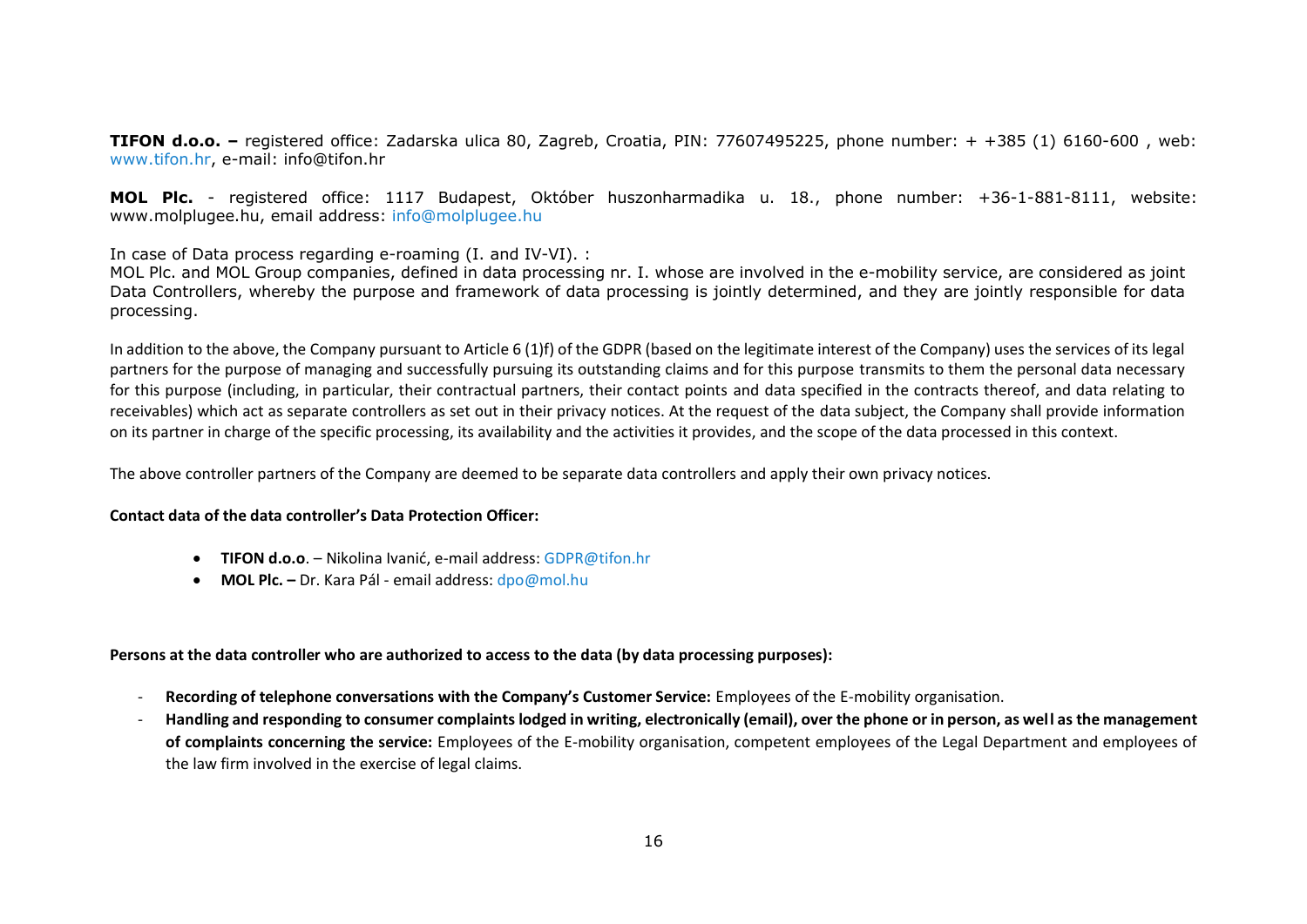- **Communication in writing or electronic correspondence (email) with Customers and data subjects not qualifying as Customers, responding to questions, data reconciliation:** Employees of the E-mobility organisation, competent employees of the Legal Department, employees of the law firm involved in the exercise of legal claims and employees of the company responsible for receivables management.
- **Data retention pertaining to communication by the Customer Service with Customers and other data subjects for the purpose of the exercise of legal claims:** Employees of the E-mobility organisation, for the purpose of the potential exercise of legal claims and defence in a legal dispute or official proceedings, the competent staff members of the Legal Department and employees of the law firm involved in the exercise of legal claims.

**Name, postal address, telephone number, website (where the privacy notices are available) and e-mail address of the data processor(s) and other data controller recipient(s):**

- **Driivz Ltd.** provision of ancillary services related to data processing in the course of electromobility services, operation of telephone applications, server services (registered office: Izrael, Hod Hasharon, HaHarash u. 4.) shachar.inbar@driivz.com
- **Pandant Távfelügyeleti és Mérő-ellenőrző Szolgáltató Kft.** customer service administration and complaints handling (registered office: 1045 Budapest Istvántelki út 8., telephone address: +36-1-370-2333, website: [www.pandant.hu,](http://www.pandant.hu/) email address: [info@pandant.hu\)](mailto:info@pandant.hu)
- **MOL IT & Digital GBS Kft. –** management of call centre voice recordings (registered office: H-1117 Budapest, Budafoki út 79, email address: miklkiss@msc.mol.hu)
- **MOL GBS Magyarország Kft. –** indemnification payments (registered office: 1039 Budapest, Szent István utca 14., telephone number: 061-209-0000, website: www.mol.hu, email address[: ugyfelszolgalat@mol.hu\)](mailto:ugyfelszolgalat@mol.hu)
- **MULTICOM Contact Kft –** customer services (registered office: 1121 Budapest, Zsigmondy Vilmos utca 8/b, phone: +36 (1) 310-7145; e-mail: [info@multicom.hu\)](mailto:info@multicom.hu)
- **Joint law office Igor Savić & Ines Savić –** legal representation (registered office: Ulica Bele Čikoša 5, Zagreb, Croatia, phone: +385 (1) 2317 920, email: savic@savic.hr)

**Processing of sensitive personal data for the purpose specified in this Privacy Notice:** No sensitive data will be processed.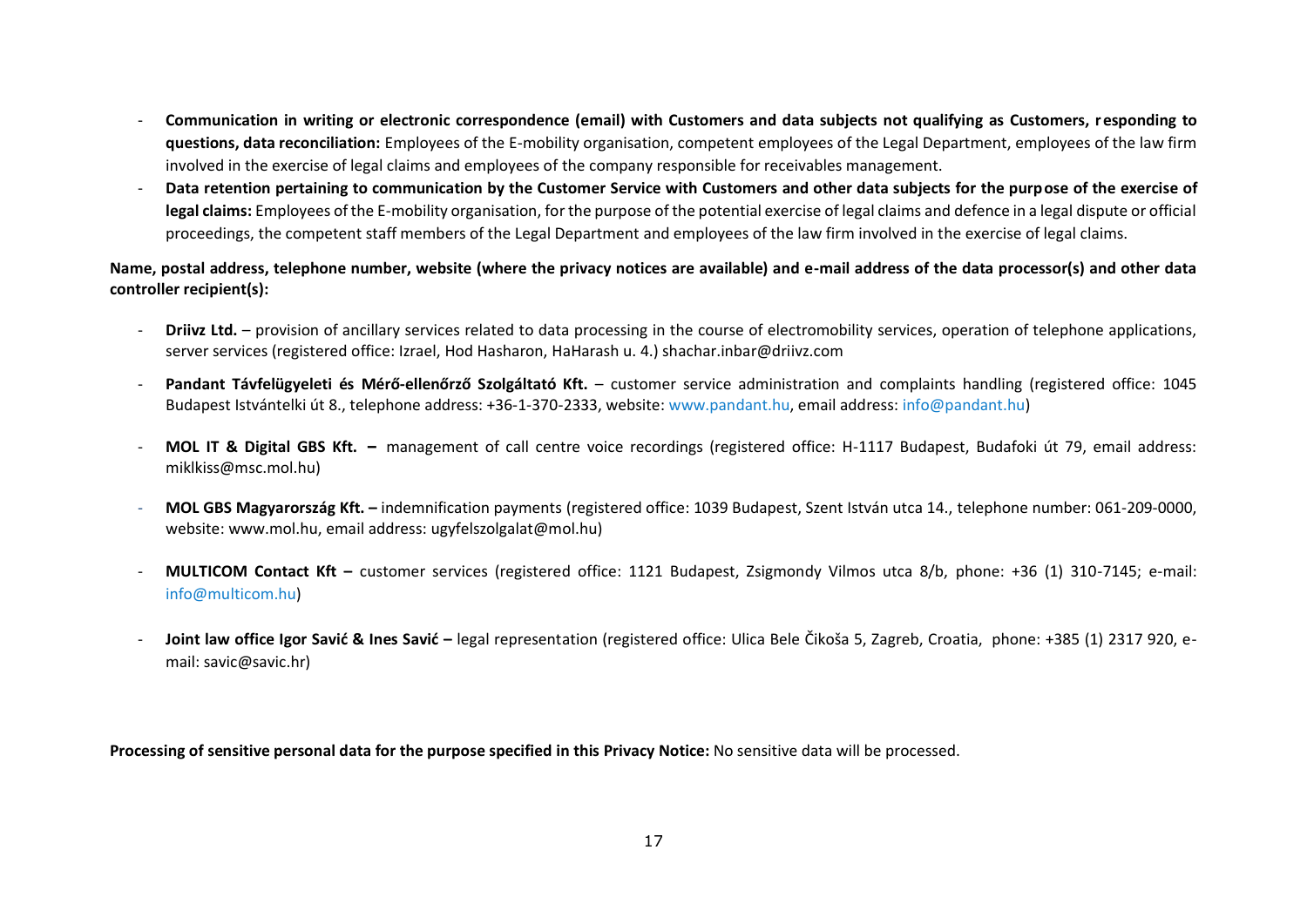**Transfers of data to third countries:** Parties shall record that the Processor has access to individual personal data in Israel, in which case the Processor shall ensure the adequate level of data protection with regard to the processing of personal data in accordance with Directive 95/46/EC of the European Parliament and of the Council of 24 October 1995 on the protection of individuals with regard to the processing of personal data and on the free movement of such data, which is available at the following link: [https://eur-lex.europa.eu/legal-content/EN/TXT/PDF/?uri=CELEX:32011D0061&from=HU.](https://eur-lex.europa.eu/legal-content/EN/TXT/PDF/?uri=CELEX:32011D0061&from=HU)

**The existence of automated decision-making, including profiling, at least in those cases, meaningful information about the logic involved, as well as the significance and the envisaged consequences of such processing for the data subject:** Data controller does not carry out automated decision-making nor profiling activity.

#### **Data security measures:**

The Company designs and implements data processing operations so as to ensure protection of the privacy of data subjects in the course of implementing the GDPR and other laws on data processing.

The Company ensures the security of data and takes the technical and organisational measures and develop the procedural rules required for enforcing the GDPR as well as other rules on the protection of data and secrets.

The Company protects the data by measures proportionate to risks in particular against unauthorised access, alteration, forwarding, disclosure, deletion or destruction, as well as accidental loss and damage, and inaccessibility due to a change in the technology used. In this framework, the Company stores the data subject's personal data in a password-protected and/or encrypted data base. In the framework of risk-proportionate protection, the Company protects data with firewalls, anti-virus software, encryption mechanisms, content filtering and other technological and process solutions. It continuously monitors personal data breaches.

#### **Your data protection rights:**

The GDPR contains in detail your data protection rights, your possibilities of seeking a legal remedy and the restrictions thereof (especially Articles 15, 16, 17, 18, 19, 20, 21, 22, 77, 78, 79 and 82 of the GDPR). You can request at any time information about your personal data processed, you can request the rectification and erasure of your personal data or the restriction of their processing, furthermore you can object to the data processing based on a legitimate interest and to the sending of direct marketing messages, and you have the right to data portability. We summarize the most important provisions below.

The Company particularly draws attention to the following during the provision of information: **You have the right to object at any time, on grounds relating to your particular situation, to the processing of personal data concerning you which the Company pursues in its legitimate interest. In this case, the Company may no longer process the personal data unless the Company demonstrates compelling legitimate grounds for the processing that override your interests, rights and freedoms, or which are related to the establishment, exercising or defence of legal claims.**

#### **Right to information:**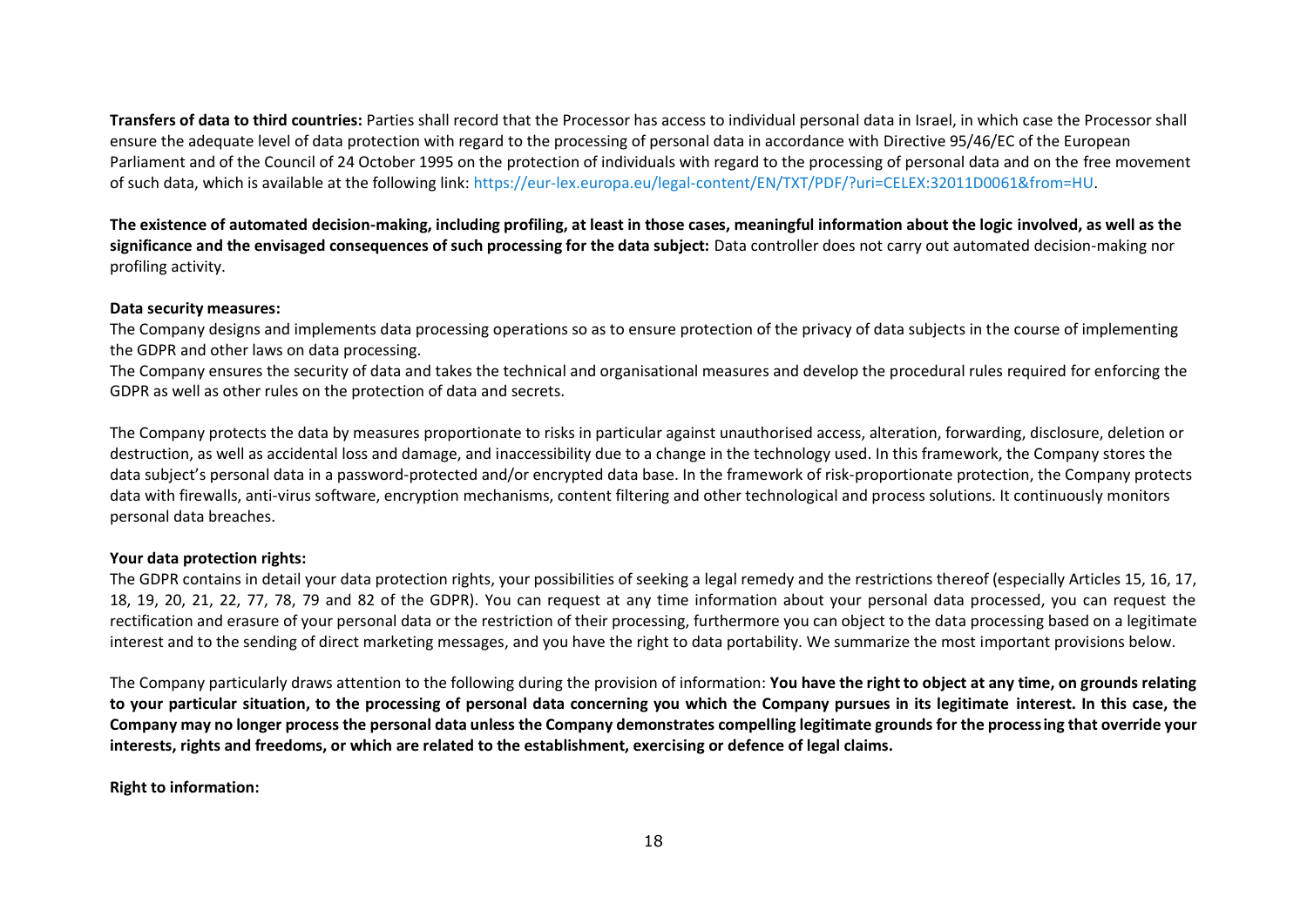If the Company processes your personal data it must provide you information concerning the data relating to you – even without your special request thereof – including the main characteristics of the data processing just as the purpose, grounds and duration of control, the name and address of the Company and its representative, the recipients of the personal data (in case of data transfer to third countries indicating also the adequate and appropriate guarantees), the legitimate interests of the Company and/or third parties in case of a data processing based on a legitimate interest, furthermore your data protection rights and your possibilities of seeking a legal remedy (including the right of lodging a complaint with the supervisory authority), in the case if you have not had yet all this information. The Company provides you the abovementioned information by making this privacy notice available to you.

## **Right of access:**

You have the right to obtain from the Company confirmation as to whether or not personal data concerning you are being processed, and, where that is the case, access to the personal data and certain information related to the data processing such as the purpose of the data processing, the categories of the personal data processed, the recipients of the personal data, the (scheduled) duration of the data processing, the data subject's data protection rights and possibilities of seeking a legal remedy (including the right of lodging a complaint with the supervisory authority), furthermore information on the source of the data where they are collected from the data subject.

Upon your request, the Company shall provide a copy of your personal data undergoing processing. For any further copies requested by you, the Company may charge a reasonable fee based on administrative costs. Where you make the request by electronic means, and unless otherwise requested by you, the information is provided in a commonly used electronic form. The right to obtain a copy shall not adversely affect the rights and freedoms of others.

Such information is provided free of charge if the party requesting the information has not submitted to the data controller any application for information relating to the same scope of data before within the same year. For offline users, the costs of the second request: HUF 500 (which amount includes postage and CD costs).

If you request the voice recording taken at the customer service to be made available, the data controller makes the requested recording available in the following manner.

For online users: The encrypted file is sent through the Secure Data Room. The key required to listen to the recording is made available by the data controller via SMS.

For offline users: the voice recording is copied to a CD as an encrypted file, which CD is then sent to the customer. The key required to listen to the recording is made available by the data controller via SMS.

#### **Right to rectification:**

You have the right to obtain from the Company without undue delay the rectification of inaccurate personal data concerning you. Taking into account the purposes of the processing, you have the right to have incomplete personal data completed, including by means of providing a supplementary statement.

#### **Right to erasure:**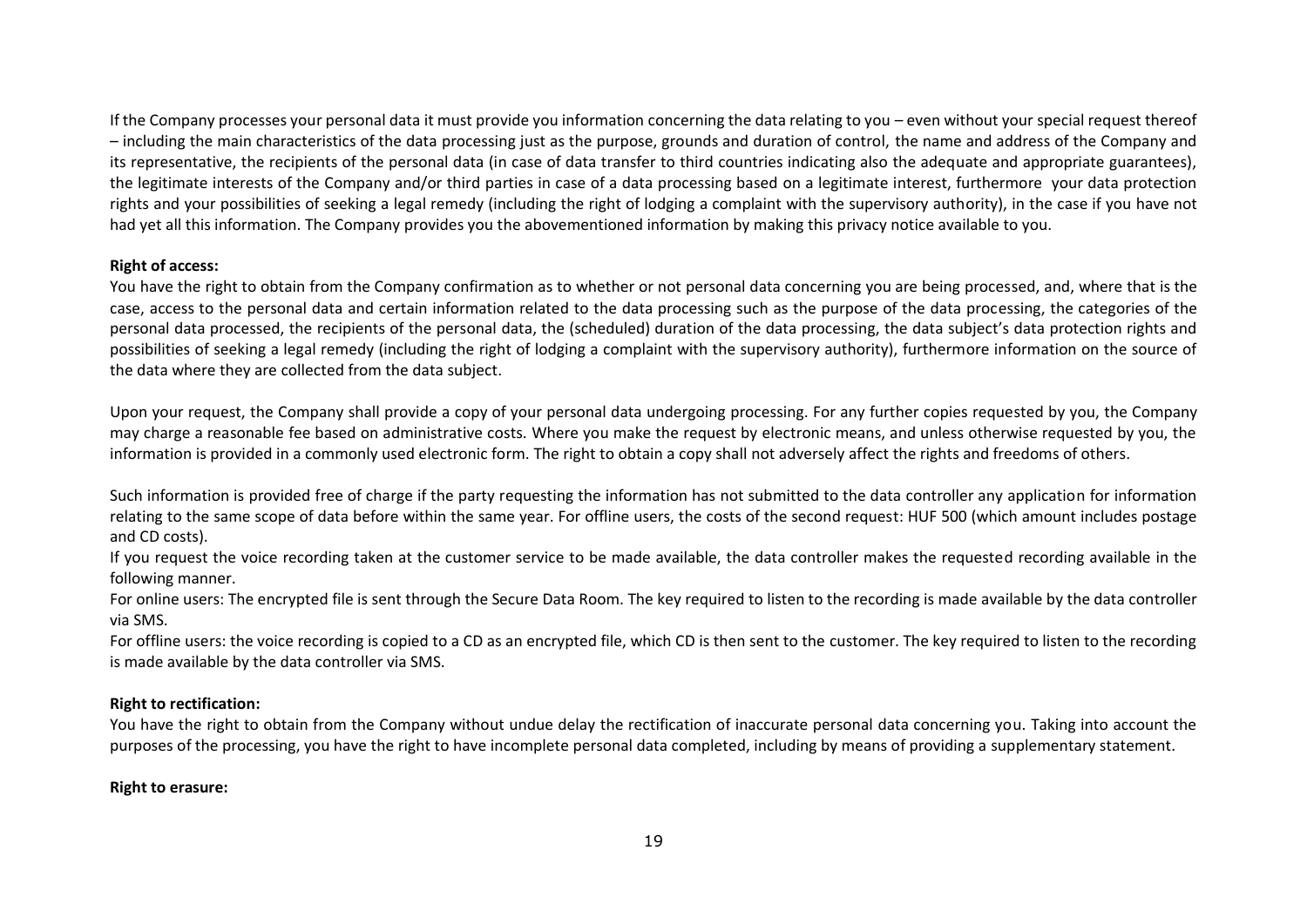You have the right to obtain from the controller the erasure of personal data concerning you without undue delay and the controller has the obligation to erase personal data without undue delay where certain grounds or conditions are given. Among other grounds the Company is obliged to erase your personal data upon your request for example if the personal data are no longer necessary in relation to the purposes for which they were collected or otherwise processed; if you withdraw your consent on which the processing is based, and where there is no other legal ground for the processing; if the personal data have been unlawfully processed; or if you object to the processing and there are no overriding legitimate grounds for the processing; if the personal data have to be erased for compliance with a legal obligation in Union or Member State law to which the controller is subject; or if the personal data have been collected in relation to the offer of information society services.

The above do not apply to the extent that processing is necessary:

- a) for exercising the right of freedom of expression and information;
- b) for compliance with a legal obligation that stipulates the processing of the personal data, applicable under European Union or Member State laws to which the Company is subject;
- c) for archiving purposes in the public interest, scientific or historical research purposes or statistical purposes in so far as the right to erasure is likely to render impossible or seriously impair the achievement of the objectives of that processing;
- d) for the establishment, exercise or defence of legal claims.

## **Right to restriction of processing:**

You have the right to obtain from the controller restriction of processing where one of the following applies:

- (a) the accuracy of the personal data is contested by you, for a period enabling the controller to verify the accuracy of the personal data;
- (b) the processing is unlawful and you oppose the erasure of the personal data and request the restriction of their use instead;
- (c) the Company no longer needs the personal data for the purposes of the processing, but they are required by you for the establishment, exercise or defence of legal claims;
- (d) you have objected to processing, pending the verification whether the legitimate grounds of the controller override your legitimate grounds.

Where processing has been restricted according to the abovementioned reasons, such personal data shall, with the exception of storage, only be processed with your consent or for the establishment, exercise or defence of legal claims or for the protection of the rights of another natural or legal person or for reasons of important public interest of the Union or of a Member State.

You shall be informed by the controller before the restriction of processing is lifted.

# **Right to object:**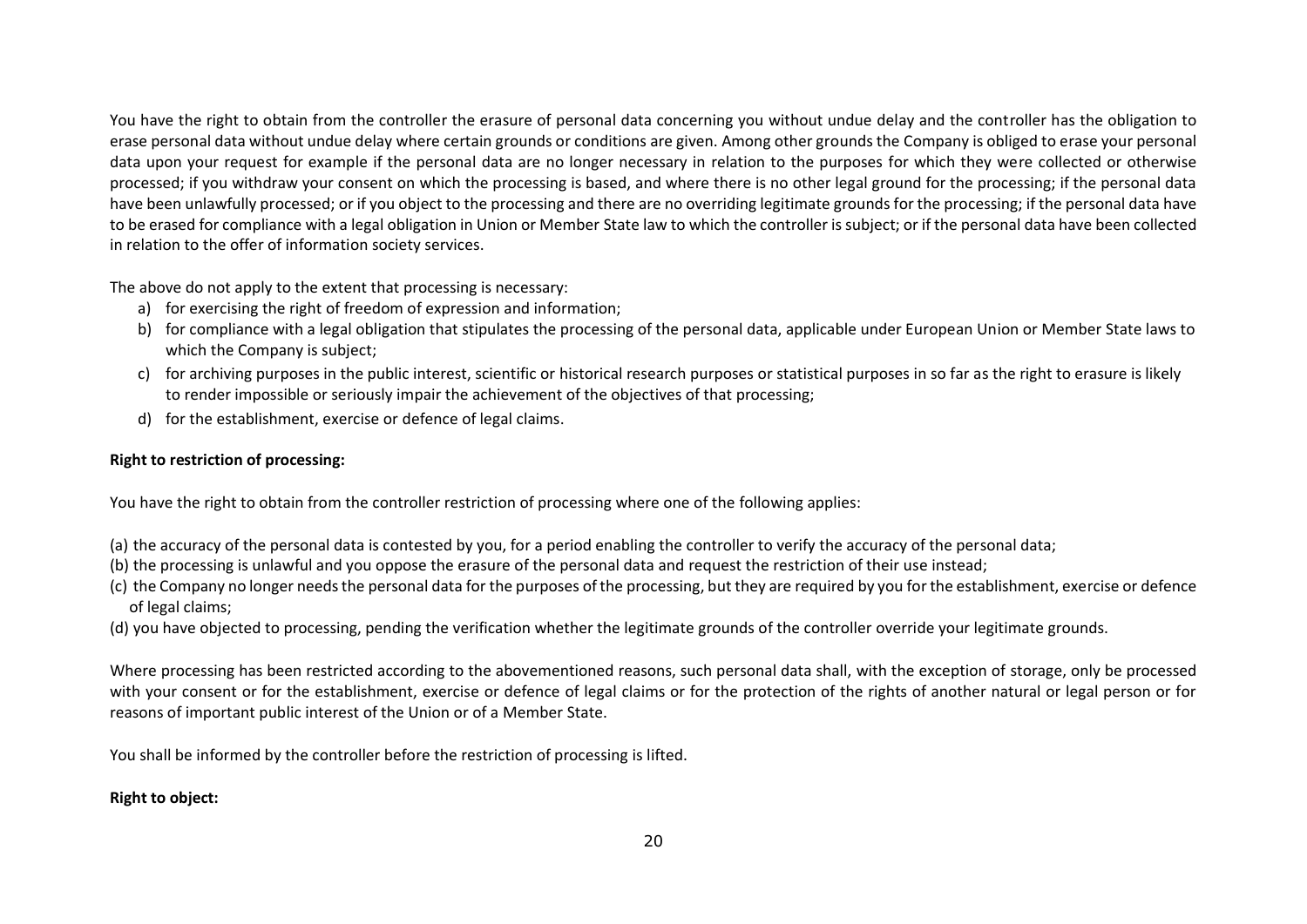You have the right to object to the processing of your personal data as a result of the Company's legitimate interest at any time for reasons relating to your own situation. In this case, the Company may no longer process personal data unless the Company demonstrates compelling legitimate grounds for the processing which override the interests, rights and freedoms of the data subject or for the establishment, exercise or defence of legal claims.

#### **How to exercise your rights:**

The Company shall provide information on action taken on a request based on your abovementioned rights without undue delay and in any event **within one month** of receipt of the request. That period may be extended by two further months where necessary, taking into account the complexity and number of the requests. The Company shall inform you of any such extension within one month of receipt of the request, together with the reasons for the delay. Where you make the request by electronic form means, the information shall be provided by electronic means where possible, unless otherwise requested by you.

If the Company does not take action on your request, the Company shall inform you without delay and at the latest within one month of receipt of the request of the reasons for not taking action and on the possibility of lodging a complaint with the competent data protection supervisory authority ( Personal Data Protection Agency, in Croatian: "Agencija za zaštitu osobnih podataka"; abbreviated "AZOP" and seeking a judicial remedy. Address, telephone number, fax number, email address and website of AZOP: Selska cesta 136, Zagreb, Croatia, Tel: 00385 (0)1 4609-000, e-mail: [azop@azop.hr,](mailto:azop@azop.hr) website: [www.azop.hr.](http://www.azop.hr/)

#### **MOL Plc.:**

the National Authority for Data Protection and Freedom of Information; in Hungarian: 'Nemzeti Adatvédelmi és Információszabadság Hatóság'; (abbreviated as 'NAIH') and seeking a judicial remedy. Address, telephone number, fax number, email address and website of the NAIH: 1125 Budapest Szilágyi Erzsébet fasor 22/C., Tel: +36 1 391 1400, Fax: +36-1-391-1410, email: ugyfelszolgalat@naih.hu, website:<http://naih.hu/>

The information shall be provided by the Company in writing, or by other means, including, where appropriate, by electronic means. When requested by you, the information may be provided orally, provided that your identity is proven by other means.

Without prejudice to any other administrative or judicial remedy, you shall have the right to lodge a complaint with a supervisory authority, in particular in the Member State of your habitual residence, place of work or place of the alleged infringement if you consider that the processing of personal data relating to you infringes the GDPR. You can read about how to contact supervisory authorities within the EU here: https://edpb.europa.eu/aboutedpb/board/members hu. You shall have the right to an effective judicial remedy against a legally binding decision of a supervisory authority concerning you. You shall further have the right to an effective judicial remedy where the competent supervisory authority does not handle your complaint or does not inform you within three months on the progress or outcome of the complaint lodged. Proceedings against a supervisory authority shall be brought before the courts of the Member State where the supervisory authority is established.